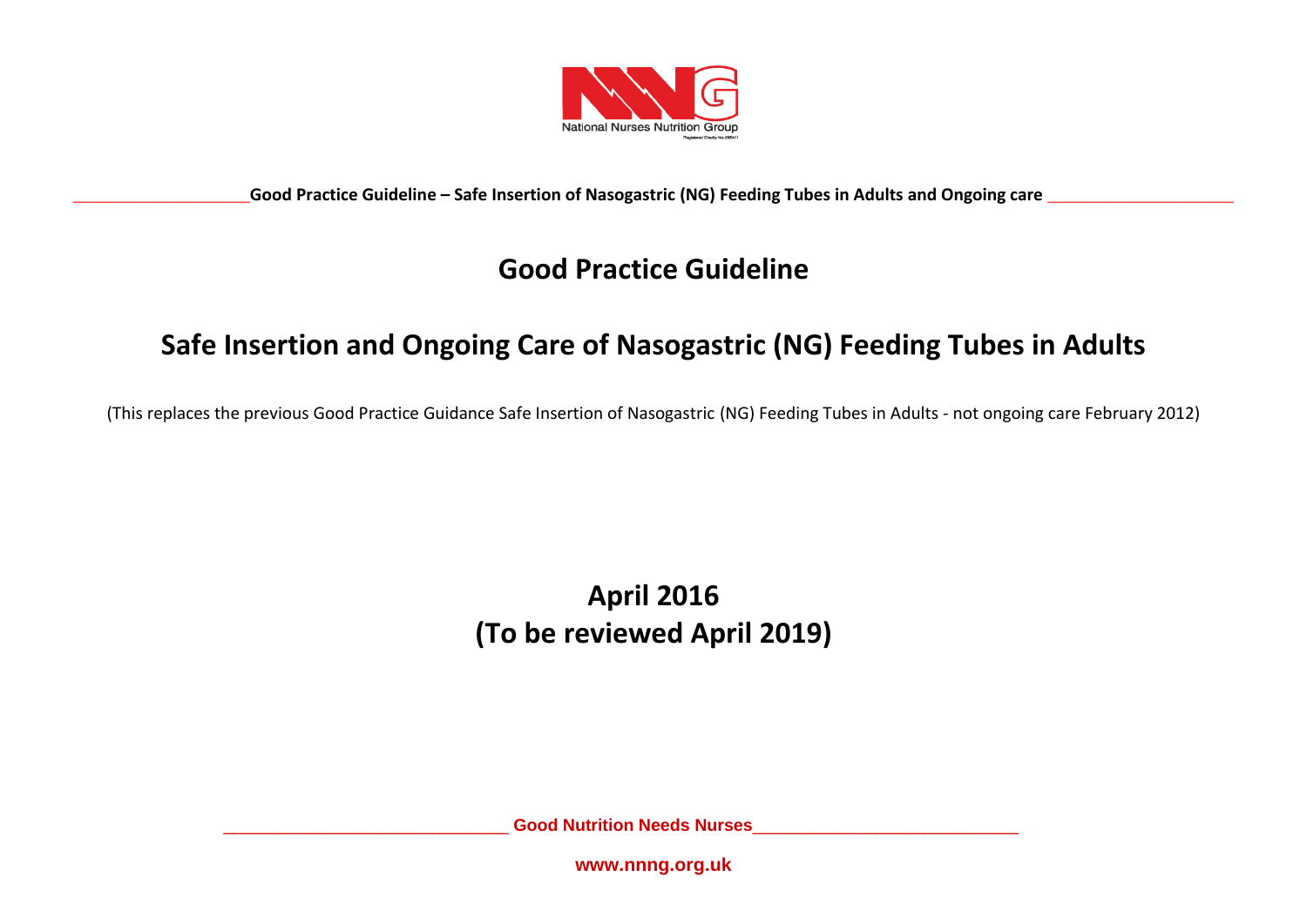

#### **Introduction**

A nasogastric tube (NGT)is inserted through the nose, into the stomach via the oesophagus for the purposes of:

- a) Enteral feeding
- b) Administration of medication
- c) Gastric aspiration and decompression (discussion of nasogastric tube care for this use is not covered within this Good Practice Guidance.)

Many nasogastric feeding tubes are inserted each day without incident. However, there is a small risk that a nasogastric tube can be misplaced during insertion or displaced after a successful insertion. Should misplacement occur and not be recognised serious harm could be experienced by the patient (NPSA 2011).

In line with National Patient Safety Agency guidance nasogastric tubes used for feeding should be radio-opaque along their entire length, be CE marked and have external visual length markings (NPSA 2011).

The size of nasogastric tube used for enteral feeding should be between 6 to 12fg.

\_\_\_\_\_\_\_\_\_\_\_\_\_\_\_\_\_\_\_\_\_\_\_\_\_\_\_\_\_\_ **Good Nutrition Needs Nurses**\_\_\_\_\_\_\_\_\_\_\_\_\_\_\_\_\_\_\_\_\_\_\_\_\_\_\_\_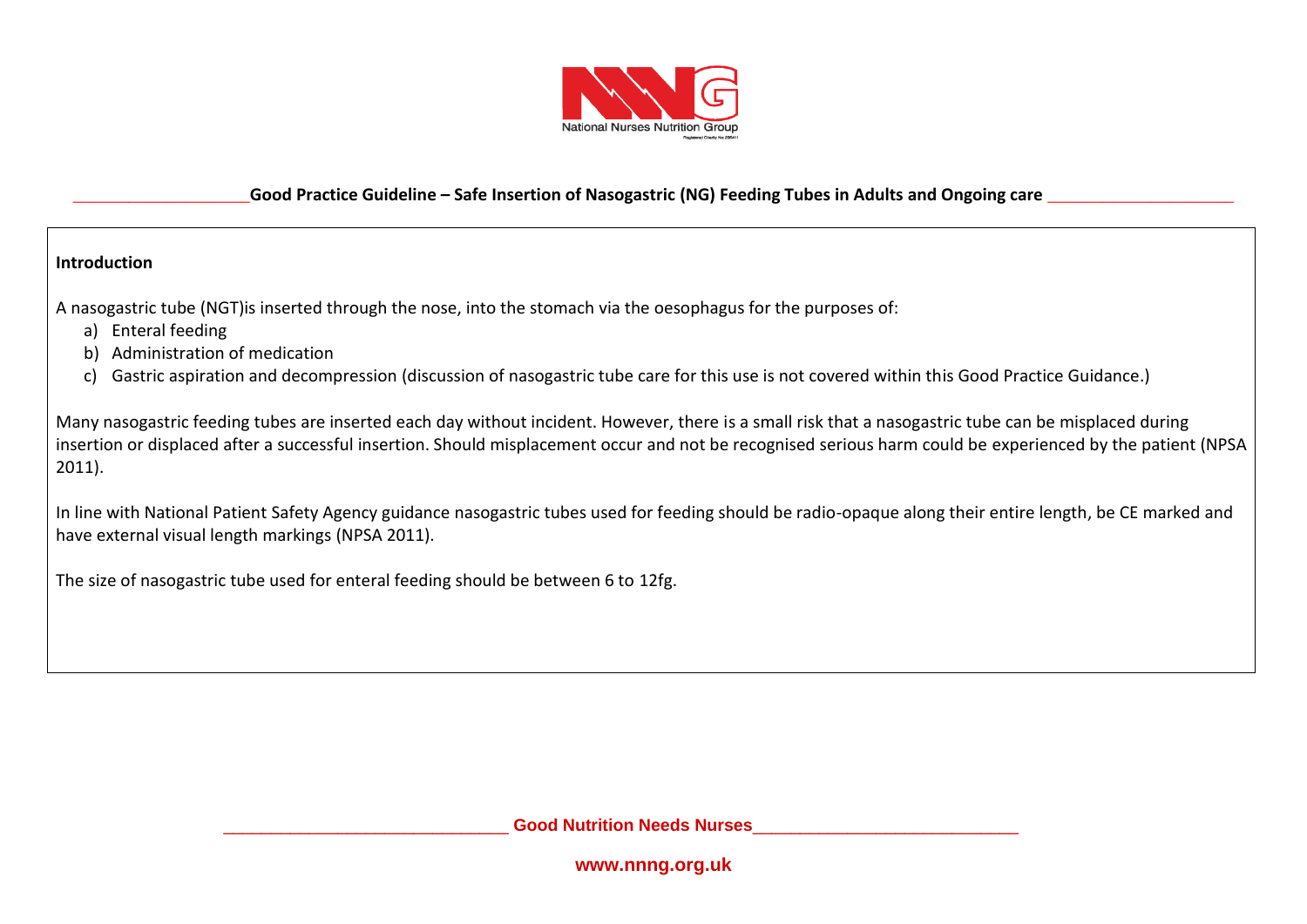

#### **Types of nasogastric tubes**

There are two common types of nasogastric feeding tubes:

- 1. **A short term nasogastric feeding tube** is usually made of PVC or low grade polyurethane and may be recommended for use up to 7-10 days. Refer to manufacturers' guidance for individual product lifespan. These tubes are generally used for aspiration of stomach contents. If a PVC tube is used for feeding it must be NPSA compliant (NPSA 2011).
- 2. **A long term nasogastric feeding tube** is usually made of polyurethane and will often have a guidewire throughout its length, stiffening the tube to aid the insertion process.

Lifespan of this type of tube is usually 6 to 8 weeks but may vary according to individual manufacturers. Refer to manufacturers' guidance and NPSA guidance for product lifespan.

Nasogastric tubes are commonly inserted by a variety of practitioners including nurses, doctors and allied health professionals who for the purpose of this guideline, will be termed "practitioner".

Before undertaking this procedure the practitioner should have completed training and demonstrated competency in nasogastric tube insertion in accordance with local policy.

Although this procedure can safely be undertaken by one competent practitioner it is advisable to have a second person present to assist with positioning of the patient and to provide reassurance to the patient as and when required.

Insertion of a nasogastric tube is a clean procedure.

\_\_\_\_\_\_\_\_\_\_\_\_\_\_\_\_\_\_\_\_\_\_\_\_\_\_\_\_\_\_ **Good Nutrition Needs Nurses**\_\_\_\_\_\_\_\_\_\_\_\_\_\_\_\_\_\_\_\_\_\_\_\_\_\_\_\_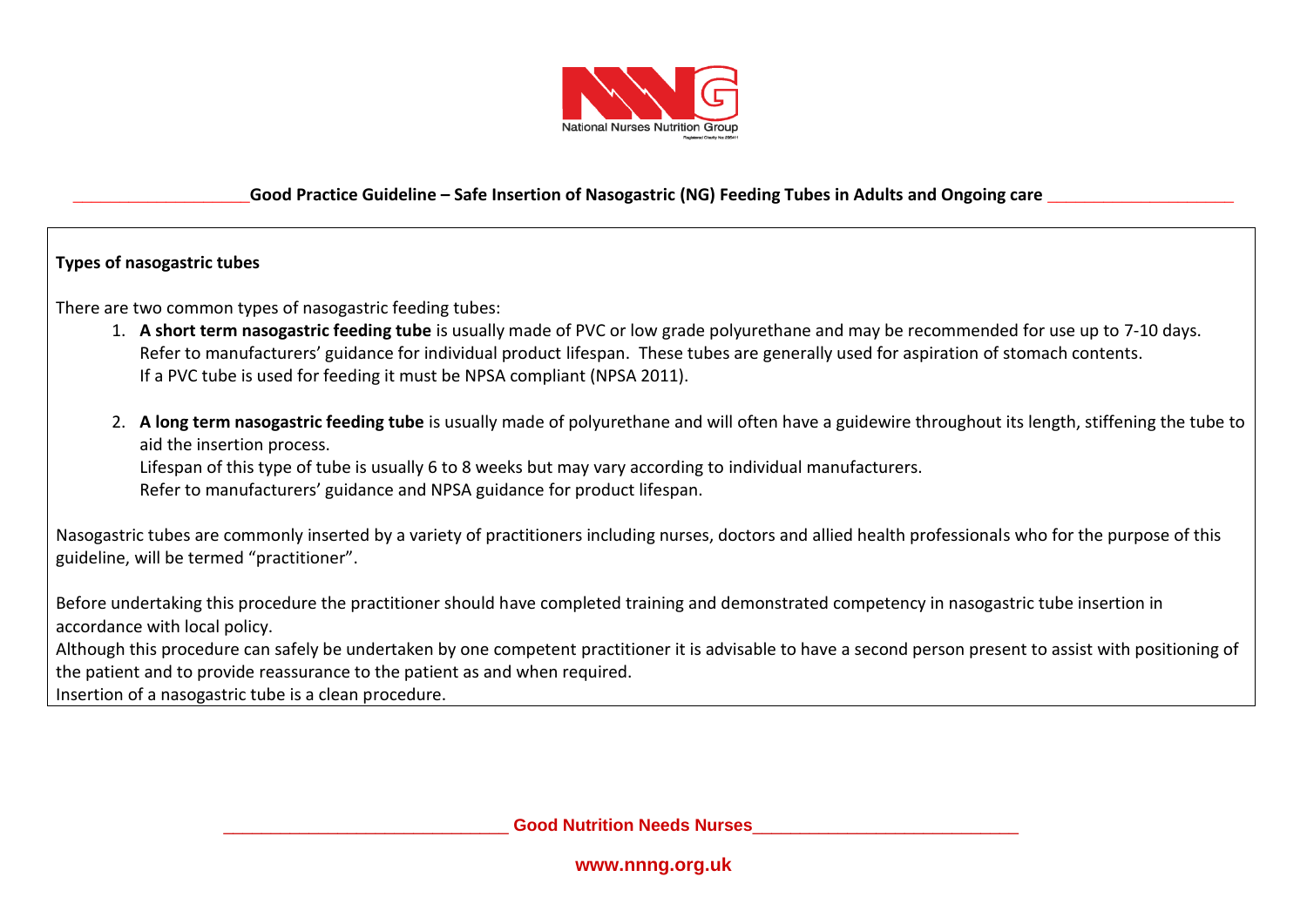

|    | <b>Assessment</b>                                                                                |                          |                    |
|----|--------------------------------------------------------------------------------------------------|--------------------------|--------------------|
| No | <b>Action</b>                                                                                    | Rationale                | Reference          |
| 1. | The patient must have an accessible gastro-intestinal tract.                                     | To be able to insert the | NICE (2006)        |
|    |                                                                                                  | feeding tube safely.     |                    |
| 2. | The patient must have a functioning gastro-intestinal tract.                                     | To allow absorption of   | <b>NICE (2006)</b> |
|    |                                                                                                  | feeds and/or medication. |                    |
| 3. | A multi-disciplinary team (MDT) approach to the initiation of nasogastric tube feeding should be | To ensure feeding is     | NPSA (2011)        |
|    | utilised. The responsibility for the decision to place a nasogastric tube lies with the senior   | appropriate and in the   |                    |
|    | healthcare professional in charge of the patient's care.                                         | best interests of the    |                    |
|    | Before undertaking the procedure:                                                                | patient.                 |                    |
|    | Ensure the rationale for the decision to insert a nasogastric feeding tube has been documented   |                          | RCP (2010)         |
|    | in the patient's notes.                                                                          |                          |                    |
|    | Review the patient's medical notes to assess for previous surgery or contraindications to tube   |                          | NPSA (2011)        |
|    | insertion or use.                                                                                |                          | NMC (2014)         |
|    | Ensure all relevant investigations are undertaken (where appropriate) e.g. blood clotting tests. |                          | NMC (2015)         |
|    | Ensure the person undertaking the procedure is competent to do so.                               |                          | GMC (2013)         |
|    |                                                                                                  |                          |                    |
|    |                                                                                                  |                          |                    |
|    |                                                                                                  |                          |                    |

\_\_\_\_\_\_\_\_\_\_\_\_\_\_\_\_\_\_\_\_\_\_\_\_\_\_\_\_\_\_ **Good Nutrition Needs Nurses**\_\_\_\_\_\_\_\_\_\_\_\_\_\_\_\_\_\_\_\_\_\_\_\_\_\_\_\_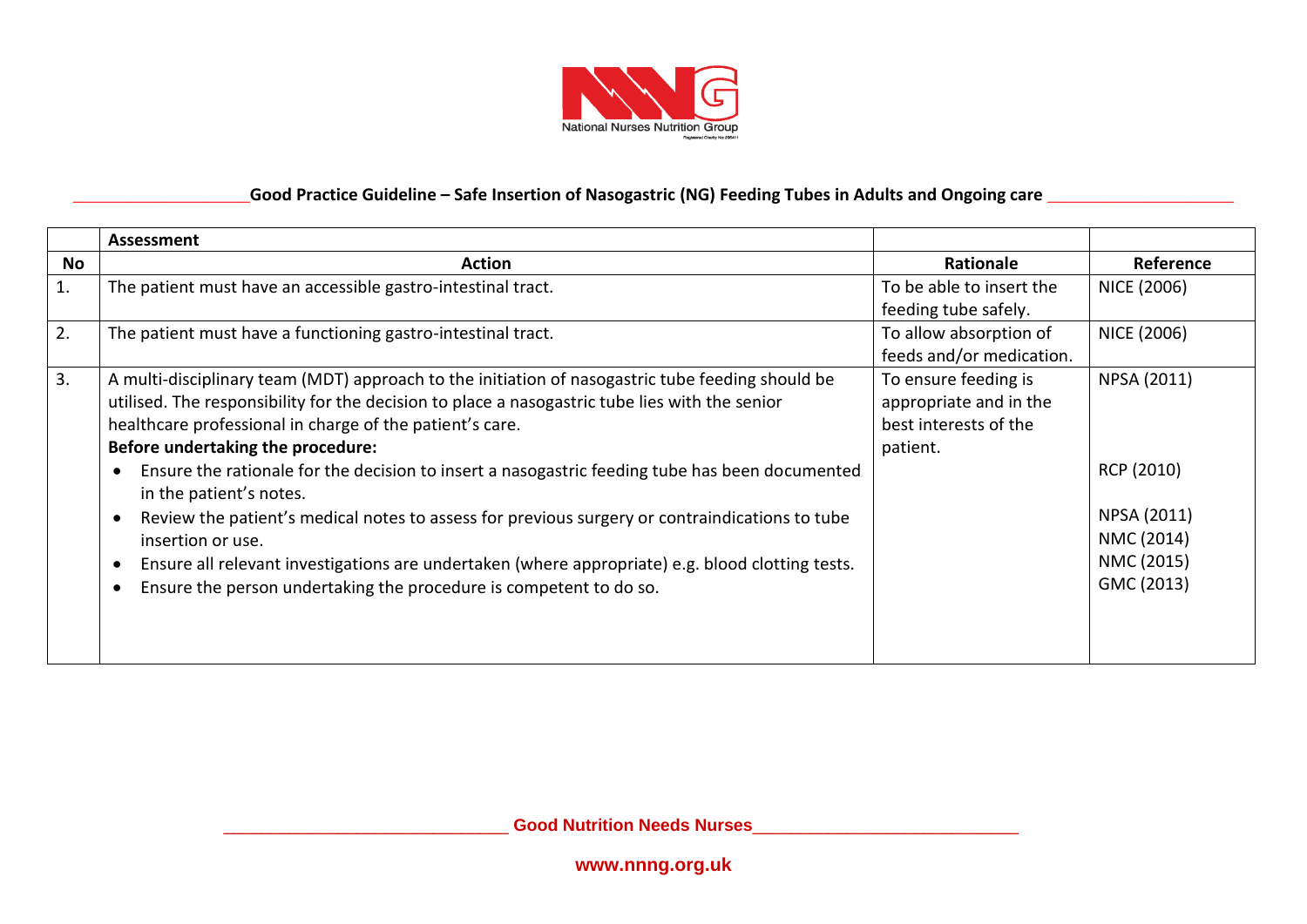

|    | Contraindications of bedside insertion of a nasogastric tube                                                                                                                                                                                                                                                                                                                                                                                                                                                                                                                                                                                                                                                                                                                                                                                                                                          |                                                         |                                                                          |  |  |
|----|-------------------------------------------------------------------------------------------------------------------------------------------------------------------------------------------------------------------------------------------------------------------------------------------------------------------------------------------------------------------------------------------------------------------------------------------------------------------------------------------------------------------------------------------------------------------------------------------------------------------------------------------------------------------------------------------------------------------------------------------------------------------------------------------------------------------------------------------------------------------------------------------------------|---------------------------------------------------------|--------------------------------------------------------------------------|--|--|
| No | <b>Action</b>                                                                                                                                                                                                                                                                                                                                                                                                                                                                                                                                                                                                                                                                                                                                                                                                                                                                                         | <b>Rationale</b>                                        | Reference                                                                |  |  |
| 4. | Practitioners will have different levels of experience in placing nasogastric feeding tubes. Some<br>contraindications, therefore, are relative and may be dictated by level of experience and/or<br>speciality.                                                                                                                                                                                                                                                                                                                                                                                                                                                                                                                                                                                                                                                                                      | To minimise complications<br>and ensure patient safety. |                                                                          |  |  |
|    | Contraindications may include:<br><b>Basal skull fractures</b><br>$\circ$<br>Maxillo facial disorders<br>$\circ$<br>Unstable cervical spinal injuries<br>$\circ$<br>Nasal/pharyngeal/oesophageal obstruction or ulceration<br>$\circ$<br>Choanal atresia<br>$\bigcirc$<br>Trachoesophageal fistula<br>O<br>Oesophageal/pharyngeal pouch<br>O<br>Oesophageal stricture or other abnormalities of the oesophagus<br>O<br>Oesophageal tumours or have undergone oesophageal surgery<br>$\circ$<br>Oropharyngeal tumours or have undergone oropharyngeal surgery<br>O<br>Post laryngectomy<br>O<br>Actively bleeding oesophageal or gastric varices<br>$\circ$<br>Gastric outflow obstruction<br>Intestinal obstruction<br>$\Omega$<br>This list is not exhaustive. You should refer to local guidelines/policy for clarity on<br>contraindications relative to your area of practice and level of skill. |                                                         | Hand et al (1984)<br><b>Bowling (2004)</b><br>Hutchinson et al<br>(2008) |  |  |

\_\_\_\_\_\_\_\_\_\_\_\_\_\_\_\_\_\_\_\_\_\_\_\_\_\_\_\_\_\_ **Good Nutrition Needs Nurses**\_\_\_\_\_\_\_\_\_\_\_\_\_\_\_\_\_\_\_\_\_\_\_\_\_\_\_\_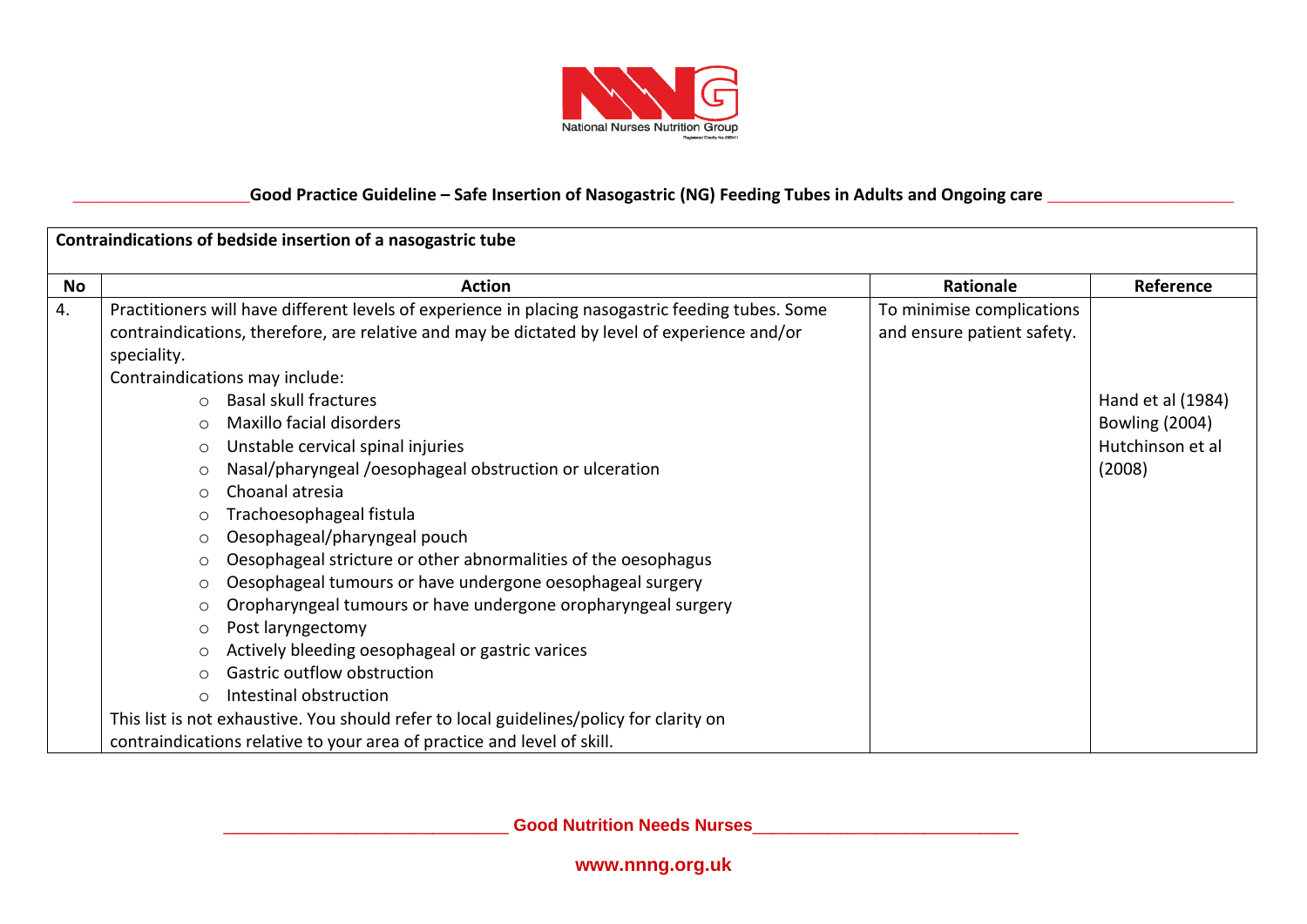

|    | Explain the procedure to the patient                                                                                                                                                                                                                                                                                                                                                                                                                                                                                                                                                                                                                                                                                                                                                                     |                                                                                                                                                                                                                 |                                                                           |  |
|----|----------------------------------------------------------------------------------------------------------------------------------------------------------------------------------------------------------------------------------------------------------------------------------------------------------------------------------------------------------------------------------------------------------------------------------------------------------------------------------------------------------------------------------------------------------------------------------------------------------------------------------------------------------------------------------------------------------------------------------------------------------------------------------------------------------|-----------------------------------------------------------------------------------------------------------------------------------------------------------------------------------------------------------------|---------------------------------------------------------------------------|--|
| No | <b>Action</b>                                                                                                                                                                                                                                                                                                                                                                                                                                                                                                                                                                                                                                                                                                                                                                                            | Rationale                                                                                                                                                                                                       | Reference                                                                 |  |
| 5. | The purpose of the procedure and risks associated with it should be discussed with the patient and<br>where the patient has capacity to consent, their agreement should be obtained. Following<br>discussion the patient should be allowed time to consider their decision.<br>Verbal consent is sufficient for this procedure. Discussion and patient decision should be<br>documented in the relevant patient notes.<br>Where patients demonstrate a lack of capacity a 'best interests decision' should be taken by the<br>MDT responsible for their care.<br>This may necessitate further discussion with the wider MDT and may require a best interests<br>meeting involving the patient's next of kin (NOK), an advocate or an independent mental capacity<br>assessor (IMCA) as per local policy. | To demonstrate<br>understanding and<br>agreement with the<br>procedure.<br>To demonstrate<br>compliance with current<br>legislation and<br>demonstrate wider<br>consultation to ensure<br>appropriate decision. | Stroud et al (2003)<br>DH (2005)<br>DH (2009a)<br>DH (2010)<br>RCP (2010) |  |

\_\_\_\_\_\_\_\_\_\_\_\_\_\_\_\_\_\_\_\_\_\_\_\_\_\_\_\_\_\_ **Good Nutrition Needs Nurses**\_\_\_\_\_\_\_\_\_\_\_\_\_\_\_\_\_\_\_\_\_\_\_\_\_\_\_\_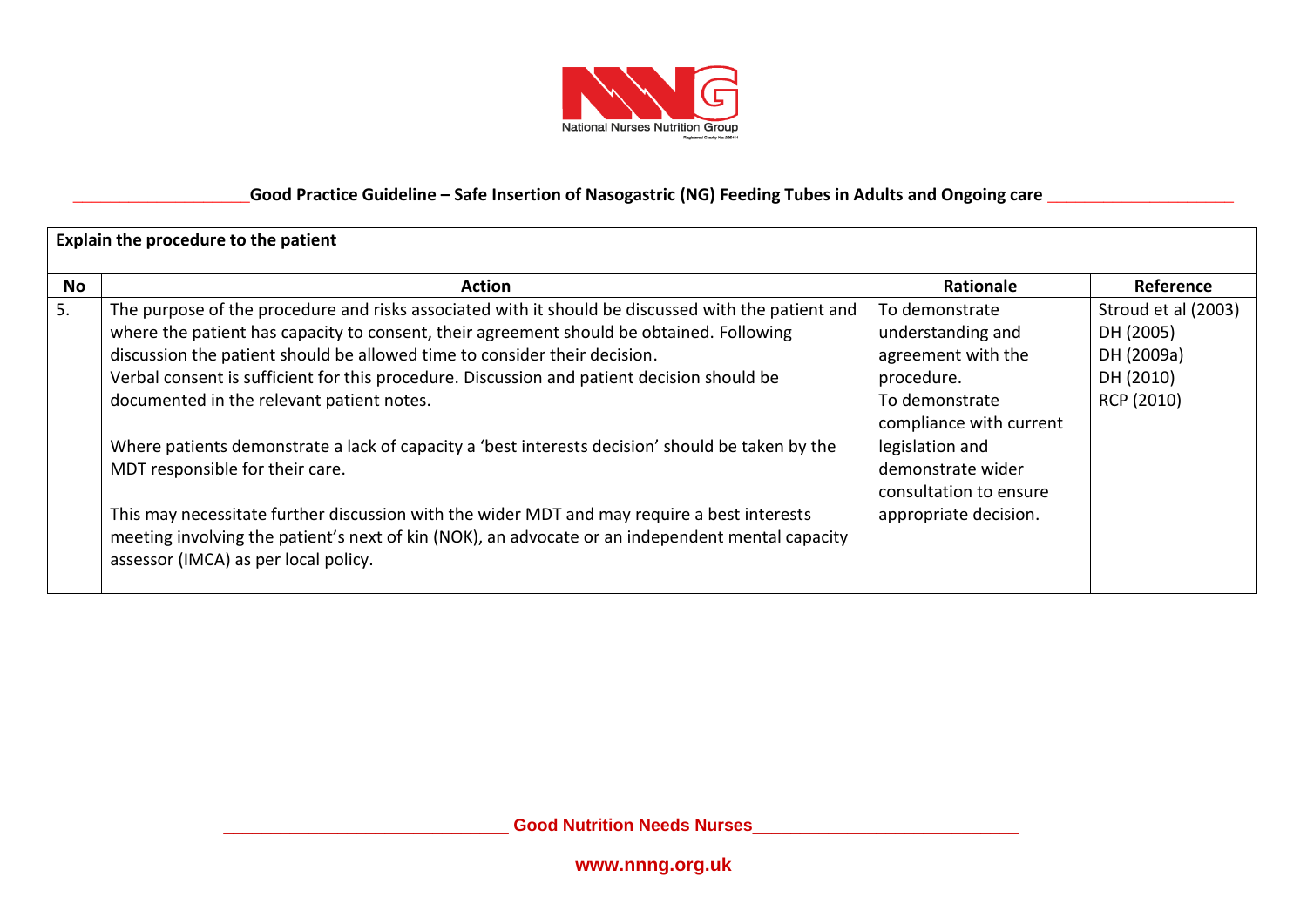

| Practitioner preparation for the procedure |                                                                                                                                                                                                                                                                                                                                                                                                                                                                                                                                                                                                                                                                                                                                                                                                                                                                                                                                                                          |                                                                |                                                         |
|--------------------------------------------|--------------------------------------------------------------------------------------------------------------------------------------------------------------------------------------------------------------------------------------------------------------------------------------------------------------------------------------------------------------------------------------------------------------------------------------------------------------------------------------------------------------------------------------------------------------------------------------------------------------------------------------------------------------------------------------------------------------------------------------------------------------------------------------------------------------------------------------------------------------------------------------------------------------------------------------------------------------------------|----------------------------------------------------------------|---------------------------------------------------------|
| No                                         | <b>Action</b>                                                                                                                                                                                                                                                                                                                                                                                                                                                                                                                                                                                                                                                                                                                                                                                                                                                                                                                                                            | Rationale                                                      | Reference                                               |
| 6.                                         | Gather all equipment prior to approaching the patient to undertake the procedure including:<br>Non sterile gloves and apron and other PPI if appropriate<br>$\bullet$<br>A clean, clear working surface area<br>$\bullet$<br>NPSA compliant nasogastric tube appropriate for intended purpose and in accordance with<br>local policy<br>Appropriate enteral syringe (usually 60ml)<br>pH indicator strips (CE marked for human aspirate)<br>Receiver or vomit bowl<br>$\bullet$<br><b>Tissues</b><br>$\bullet$<br>Hypoallergenic tape and scissors or specific NG retention device or dressing<br>Water for flushing once gastric position has been confirmed.<br>This could be freshly run tap water from a drinking source, cooled boiled water or sterile<br>water (as per local policy)<br>Glass of water or squash with drinking straw (if patient has a safe swallow, is permitted to<br>drink, and is not nil by mouth [NBM])<br>Suction and oxygen (if required) | To ensure timely<br>uninterrupted insertion of<br>the NG tube. | NPSA (2005)<br>DH (2009b)<br>NPSA (2011)<br>NICE (2006) |

\_\_\_\_\_\_\_\_\_\_\_\_\_\_\_\_\_\_\_\_\_\_\_\_\_\_\_\_\_\_ **Good Nutrition Needs Nurses**\_\_\_\_\_\_\_\_\_\_\_\_\_\_\_\_\_\_\_\_\_\_\_\_\_\_\_\_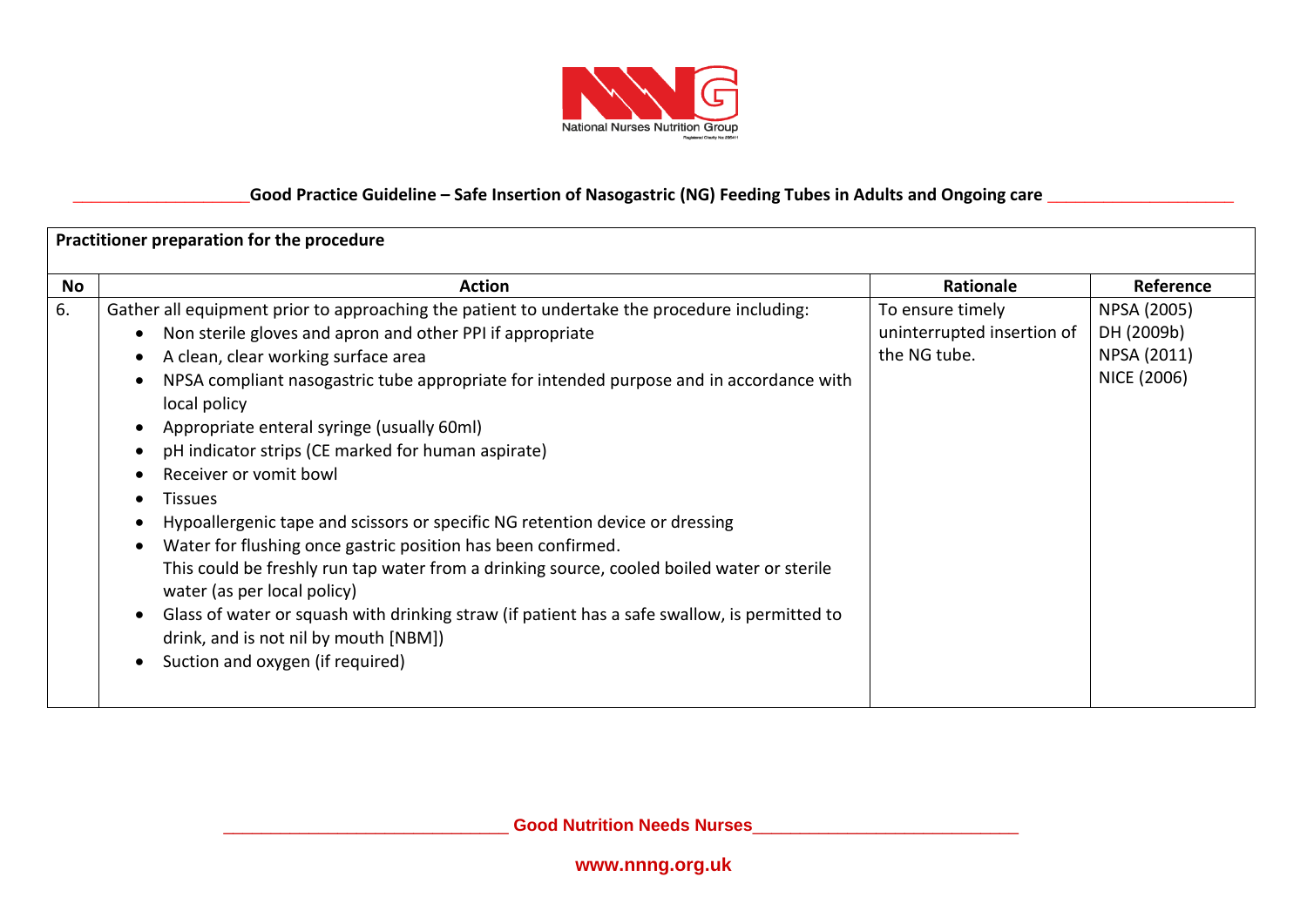

|    | <b>Hygiene</b>                                                                                                                                                                                 |                                                                     |            |
|----|------------------------------------------------------------------------------------------------------------------------------------------------------------------------------------------------|---------------------------------------------------------------------|------------|
| No | <b>Action</b>                                                                                                                                                                                  | Rationale                                                           | Reference  |
|    | Wash hands before putting on gloves and apron - Follow the five moments for hand hygiene.<br>Ensure universal precautions are used at all times.<br>Prepare equipment on a clean surface area. | To adhere to local<br>infection prevention and<br>control policies. | WHO (2009) |

|           | Patient preparation for the procedure                                                                                                                                                                                                                                 |                                                                                                    |                             |
|-----------|-----------------------------------------------------------------------------------------------------------------------------------------------------------------------------------------------------------------------------------------------------------------------|----------------------------------------------------------------------------------------------------|-----------------------------|
| <b>No</b> | <b>Action</b>                                                                                                                                                                                                                                                         | Rationale                                                                                          | Reference                   |
| 8.        | Agree the patient role during the procedure including:<br>A signal to indicate a problem or their wish to stop the procedure (if able to do so) e.g. raising a<br>hand.<br>Performing a swallow as they feel the tube passing through the pharynx (if able to do so). | To facilitate smooth<br>passage of the tube and<br>reassure and where<br>possible involve patient. | <b>BAPEN/NNNG</b><br>(2012) |

\_\_\_\_\_\_\_\_\_\_\_\_\_\_\_\_\_\_\_\_\_\_\_\_\_\_\_\_\_\_ **Good Nutrition Needs Nurses**\_\_\_\_\_\_\_\_\_\_\_\_\_\_\_\_\_\_\_\_\_\_\_\_\_\_\_\_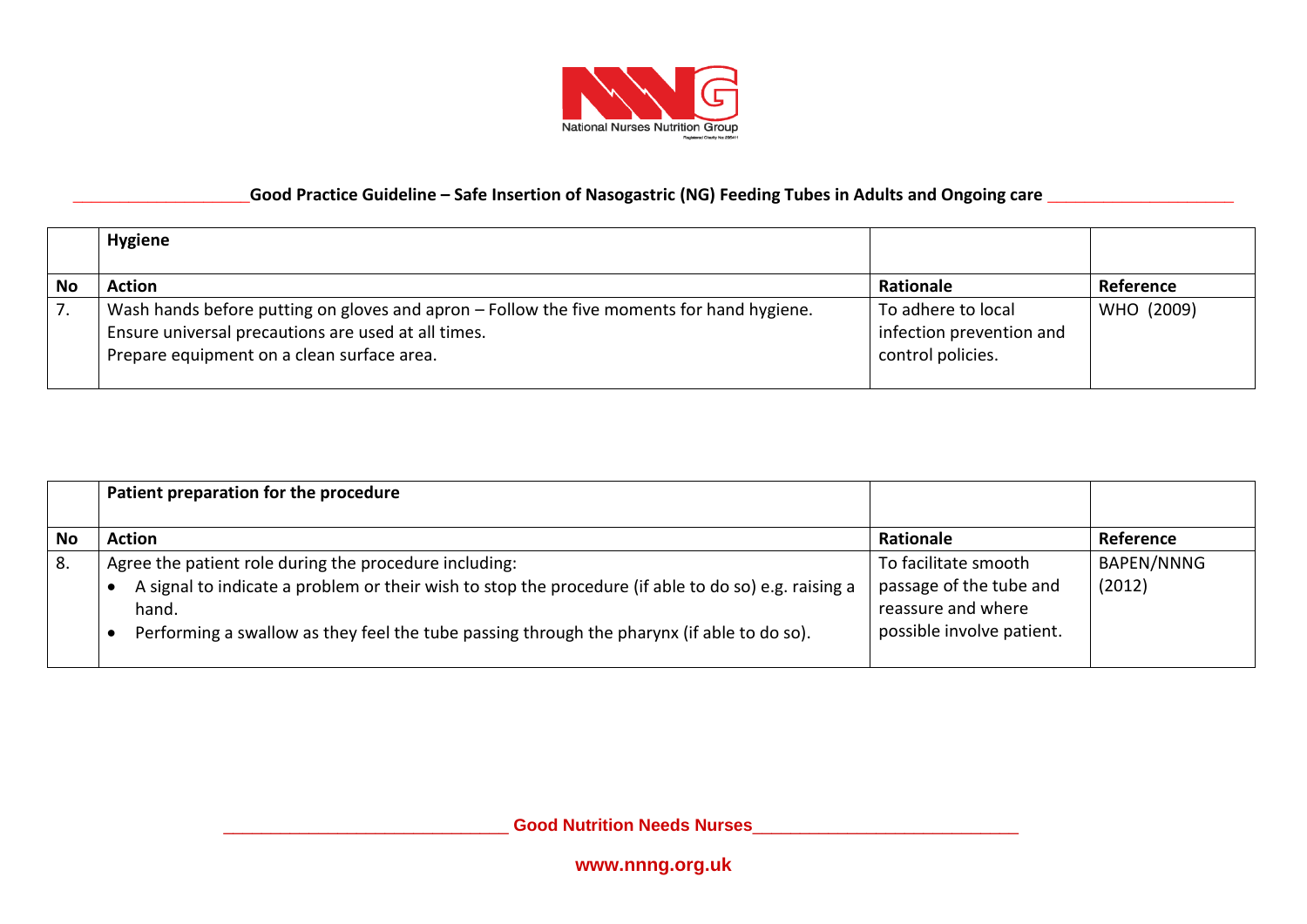

|    | <b>Positioning the patient</b>                                                                                                                                       |                                                                                                                      |                                        |  |
|----|----------------------------------------------------------------------------------------------------------------------------------------------------------------------|----------------------------------------------------------------------------------------------------------------------|----------------------------------------|--|
| No | <b>Action</b>                                                                                                                                                        | <b>Rationale</b>                                                                                                     | Reference                              |  |
| 9. | Position the patient appropriately, ideally sitting upright with the head supported by pillows.                                                                      | To increase patient<br>comfort whilst carrying                                                                       | Dougherty, Lister,<br>West-Oram (2015) |  |
|    | Where an upright position is not achievable either position the patient as upright as possible or lay<br>them on their side with the head well supported by pillows. | out the procedure.<br>To facilitate easier<br>insertion of the tube and<br>avoid inadvertent tracheal<br>intubation. |                                        |  |

\_\_\_\_\_\_\_\_\_\_\_\_\_\_\_\_\_\_\_\_\_\_\_\_\_\_\_\_\_\_ **Good Nutrition Needs Nurses**\_\_\_\_\_\_\_\_\_\_\_\_\_\_\_\_\_\_\_\_\_\_\_\_\_\_\_\_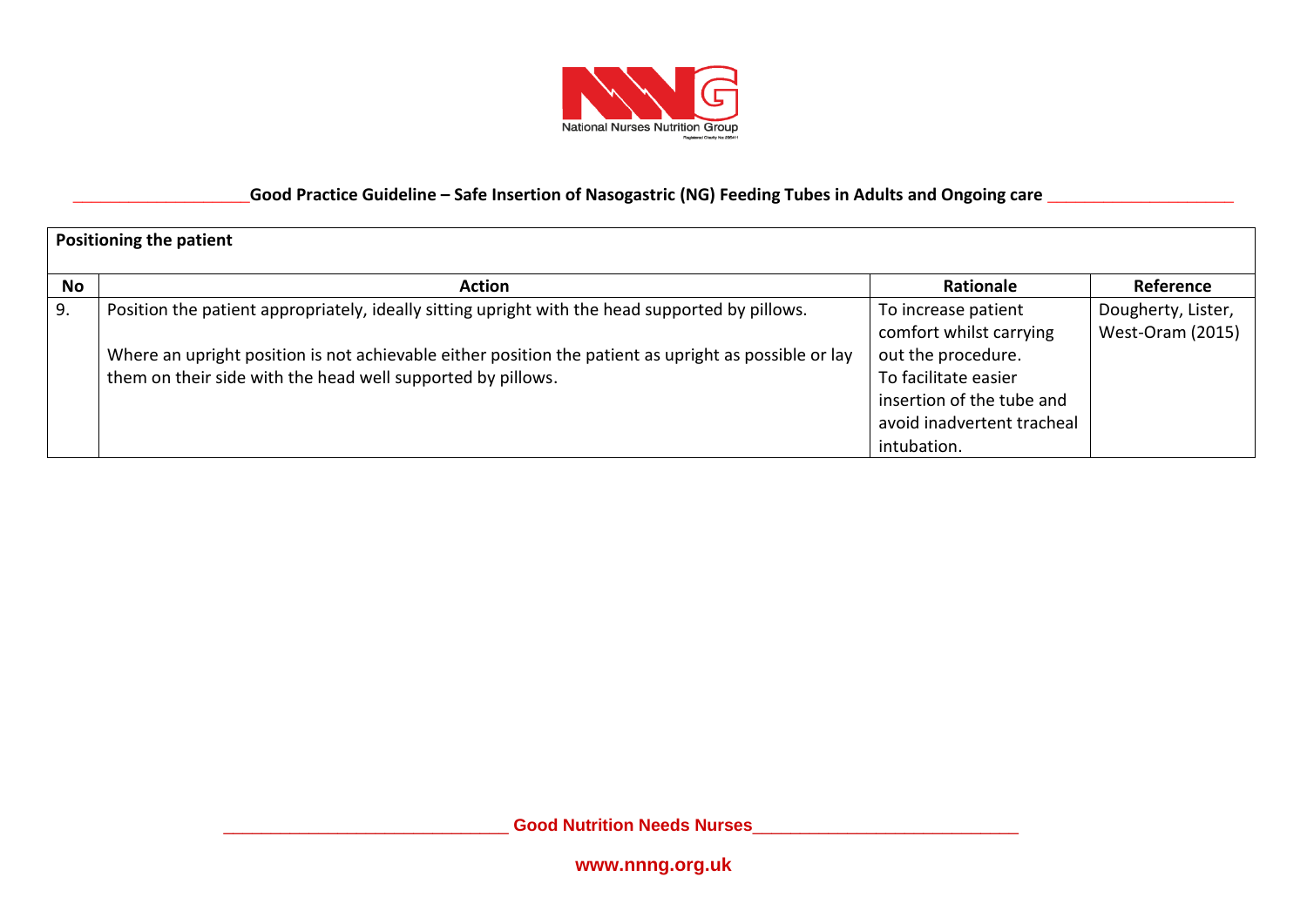

|     | Inspect and examine the nose for debris                                                                                                                                                                                                                                                                                  |                                                             |                         |  |
|-----|--------------------------------------------------------------------------------------------------------------------------------------------------------------------------------------------------------------------------------------------------------------------------------------------------------------------------|-------------------------------------------------------------|-------------------------|--|
| No  | <b>Action</b>                                                                                                                                                                                                                                                                                                            | Rationale                                                   | Reference               |  |
| 10. | Clear the nose by asking the patient to blow their nose, if able to do so. If this is not possible                                                                                                                                                                                                                       | To ensure nasal passages                                    | Eccles (2000)           |  |
|     | consider cleaning the area.                                                                                                                                                                                                                                                                                              | are clear for smooth                                        | Dougherty, Lister,      |  |
|     |                                                                                                                                                                                                                                                                                                                          | passage of the tube.                                        | <b>West-Oram (2015)</b> |  |
|     | Note there will always be one nostril slightly clearer than the other. Use the sniff test – i.e. using<br>the index finger to occlude one nostril and then asking the patient to sniff and then do the same to<br>the other side to identify which nostril is clearer at the time the procedure is due to be undertaken. |                                                             | Stroud et al (2003)     |  |
|     | Be aware that previous trauma including nasal fracture, polyps or sinusitis may mean only one<br>nostril can be used.                                                                                                                                                                                                    | To assess for any<br>physiological<br>malformation that may |                         |  |
|     | If no discernible difference you may wish to ask the patient if they have any preference for which<br>nostril to use.                                                                                                                                                                                                    | inhibit tube insertion.                                     |                         |  |

\_\_\_\_\_\_\_\_\_\_\_\_\_\_\_\_\_\_\_\_\_\_\_\_\_\_\_\_\_\_ **Good Nutrition Needs Nurses**\_\_\_\_\_\_\_\_\_\_\_\_\_\_\_\_\_\_\_\_\_\_\_\_\_\_\_\_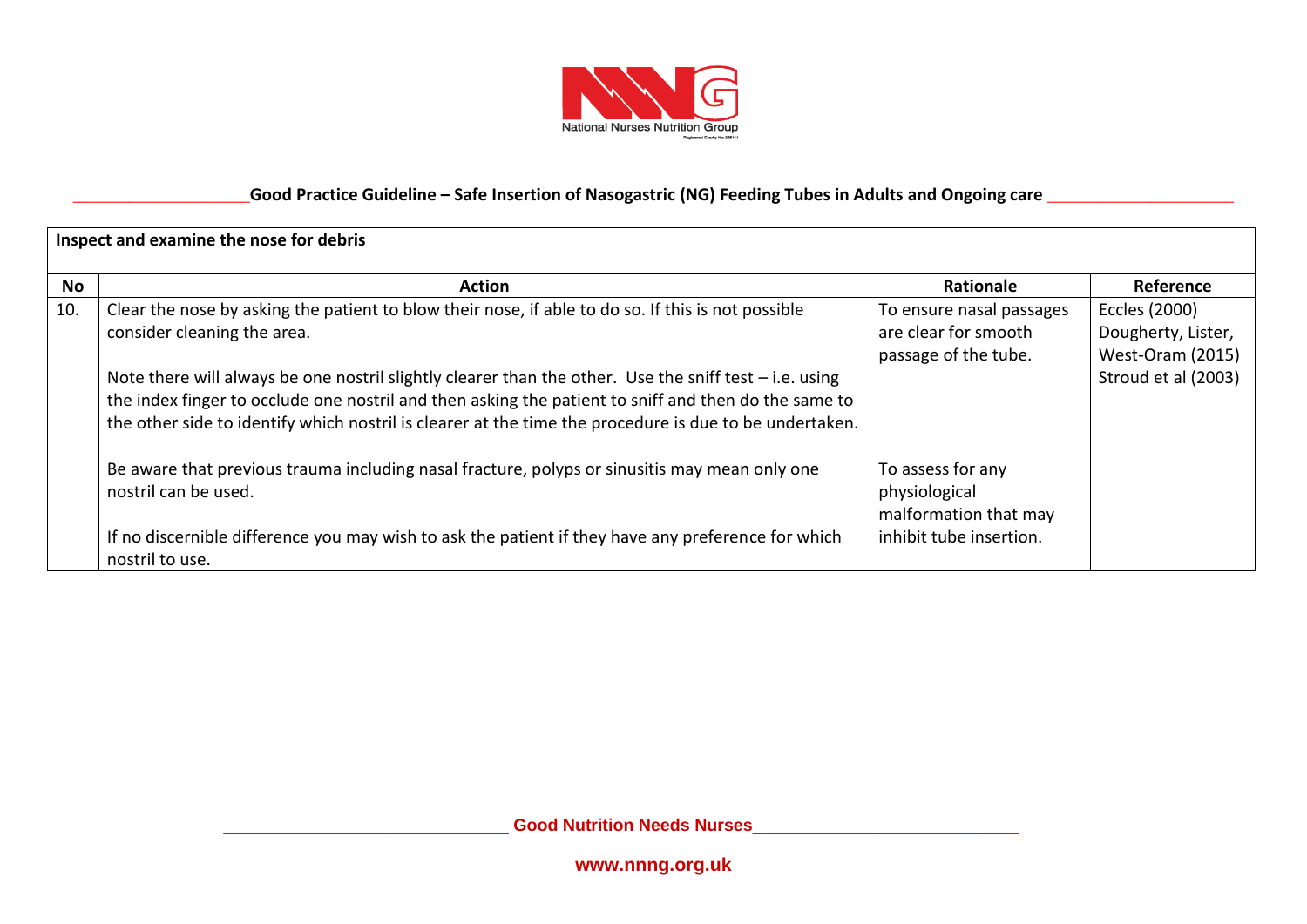

|     | <b>Preparing your equipment</b>                                                                               |                                                                                           |             |  |
|-----|---------------------------------------------------------------------------------------------------------------|-------------------------------------------------------------------------------------------|-------------|--|
| No  | <b>Action</b>                                                                                                 | <b>Rationale</b>                                                                          | Reference   |  |
| 11. | Remove the nasogastric tube from its packaging.                                                               | To facilitate easier<br>removal of the guidewire                                          |             |  |
|     | If a guidewire is present gently manipulate it to ensure it moves freely within the tube.                     | following tube insertion<br>To facilitate smooth                                          |             |  |
|     | Prior to inserting the nasogastric tube ensure the guidewire is locked firmly into place.                     | passage of the tube and<br>increase patient comfort.                                      |             |  |
|     | Lubricate the outside of the nasogastric tube as per manufacturers' guidance.                                 | Activation of lubrication<br>within the nasogastric                                       |             |  |
|     | DO NOT lubricate the inner lumen of the tube with water before insertion and checking gastric<br>positioning. | tube has been shown to<br>reduce pH readings and<br>potentially give a false<br>positive. | NPSA (2012) |  |

\_\_\_\_\_\_\_\_\_\_\_\_\_\_\_\_\_\_\_\_\_\_\_\_\_\_\_\_\_\_ **Good Nutrition Needs Nurses**\_\_\_\_\_\_\_\_\_\_\_\_\_\_\_\_\_\_\_\_\_\_\_\_\_\_\_\_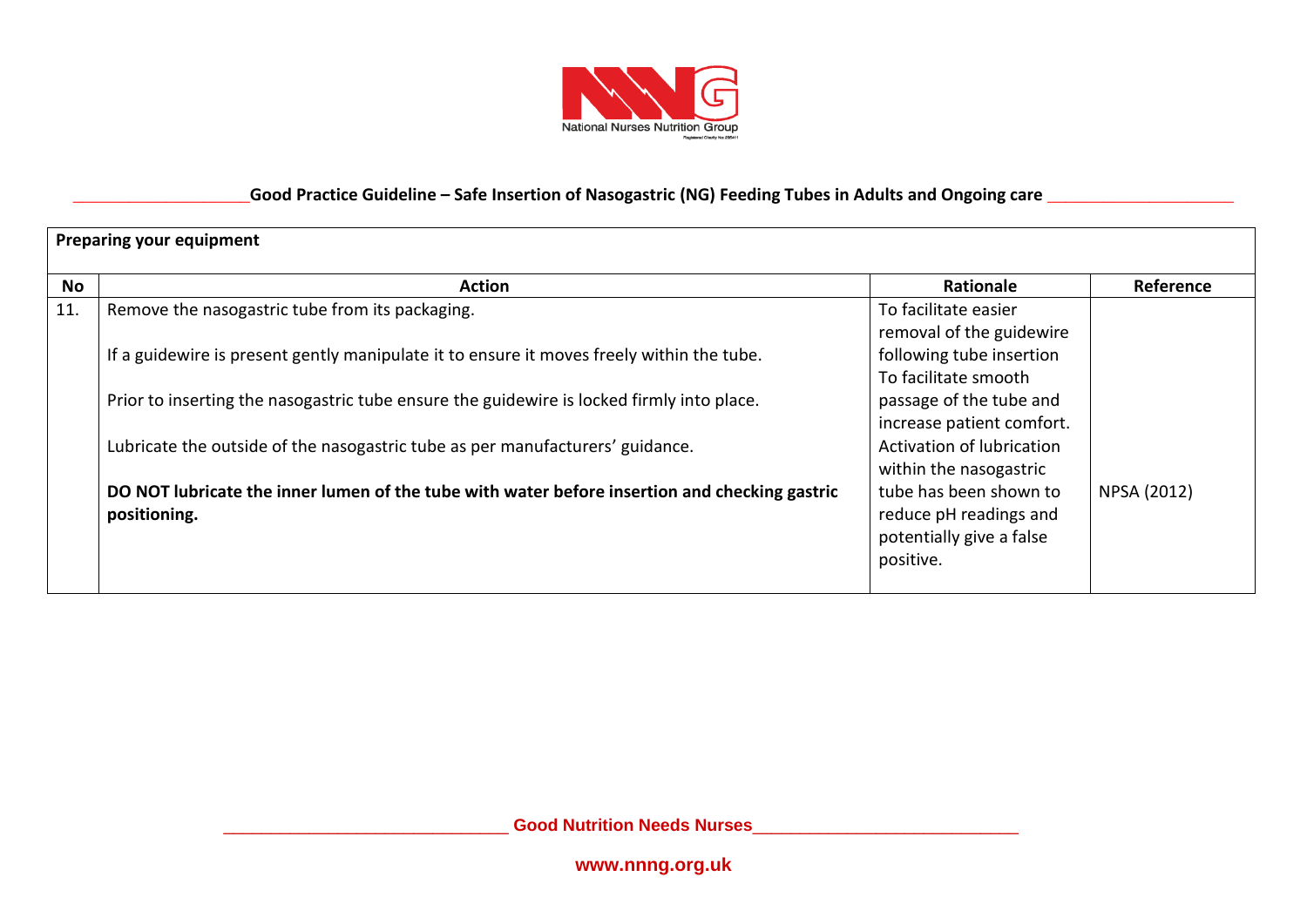

|     | <b>Measuring tube length</b>                                                                                                                                                                                                                                                                                                                                                                                                                                                                                                       |                                                         |                                               |  |
|-----|------------------------------------------------------------------------------------------------------------------------------------------------------------------------------------------------------------------------------------------------------------------------------------------------------------------------------------------------------------------------------------------------------------------------------------------------------------------------------------------------------------------------------------|---------------------------------------------------------|-----------------------------------------------|--|
| No  | <b>Action</b>                                                                                                                                                                                                                                                                                                                                                                                                                                                                                                                      | Rationale                                               | Reference                                     |  |
| 12. | Estimate the length of the nasogastric tube using the NEX measurement (nose, ear, xiphisternum).<br>To do this:                                                                                                                                                                                                                                                                                                                                                                                                                    | To ascertain an<br>approximate<br>measurement to ensure | Stroud et al (2003)<br>NPSA (2011)            |  |
|     | Place the exit port of the tube at the tip of the nose, extend the tube across to the earlobe<br>$\bullet$<br>and then down to the xiphisternum.<br>Note the predetermined mark.<br>$\bullet$<br>You may wish to mark the tube with a pen directly for a clear indication of the required<br>$\bullet$<br>measurement during the insertion procedure.<br>NB: This measurement is only an estimate. The position of the nasogastric tube may need to be<br>adjusted to enable gastric aspirate to be collected (plus or minus 10%). | the tip of the nasogastric<br>tube reaches the stomach. | Dougherty, Lister,<br><b>West-Oram (2015)</b> |  |

\_\_\_\_\_\_\_\_\_\_\_\_\_\_\_\_\_\_\_\_\_\_\_\_\_\_\_\_\_\_ **Good Nutrition Needs Nurses**\_\_\_\_\_\_\_\_\_\_\_\_\_\_\_\_\_\_\_\_\_\_\_\_\_\_\_\_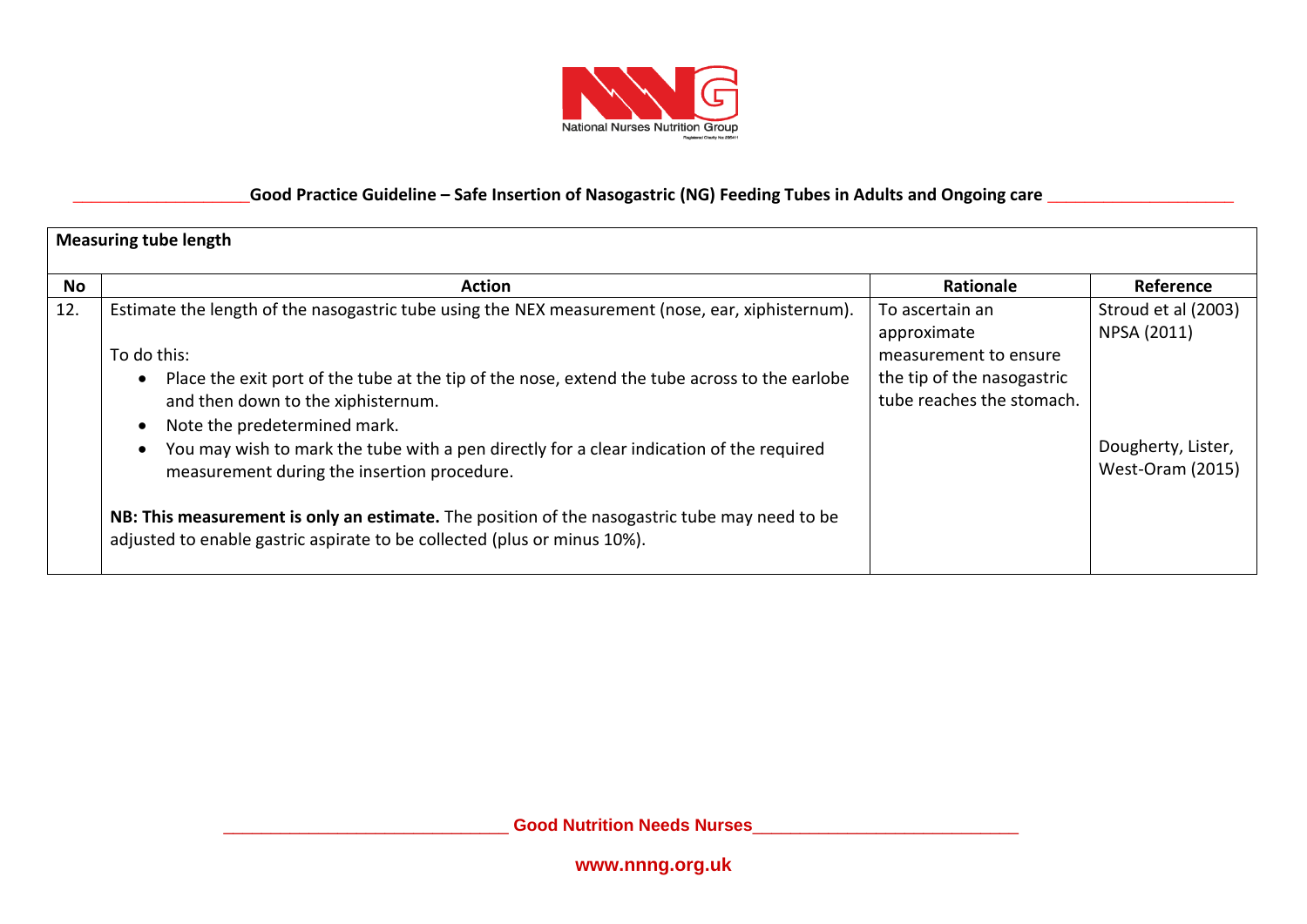

|     | Inserting the nasogastric tube                                                                                                                                                                                                                                                                                                                                                                                                                                                                                                                                                                                                         |                                                                                                                                      |                                                    |  |
|-----|----------------------------------------------------------------------------------------------------------------------------------------------------------------------------------------------------------------------------------------------------------------------------------------------------------------------------------------------------------------------------------------------------------------------------------------------------------------------------------------------------------------------------------------------------------------------------------------------------------------------------------------|--------------------------------------------------------------------------------------------------------------------------------------|----------------------------------------------------|--|
| No  | <b>Action</b>                                                                                                                                                                                                                                                                                                                                                                                                                                                                                                                                                                                                                          | <b>Rationale</b>                                                                                                                     | Reference                                          |  |
| 13. | After lubricating the outside of the nasogastric tube gently insert the tube into the agreed nostril<br>aiming toward the back of nose and along the nasopharynx.<br>Ensure the head is not hyperextended.<br>At this point:<br>Where a patient is safe to swallow fluid and has capacity, offer a glass of water/squash with<br>$\bullet$<br>a straw and ask patient to swallow some water.<br>Where patient is not safe to swallow fluid but has capacity, ask them to perform a dry<br>$\bullet$<br>swallow.<br>In some instances, to assist insertion, a 'chin tuck' may be performed (tucking the chin<br>down toward the chest). | To reduce the risk of<br>tracheal intubation.<br>To aid intubation into the<br>oesophagus and reduce<br>risk of tracheal intubation. | Stroud et al (2003)<br><b>BAPEN/NNNG</b><br>(2012) |  |

\_\_\_\_\_\_\_\_\_\_\_\_\_\_\_\_\_\_\_\_\_\_\_\_\_\_\_\_\_\_ **Good Nutrition Needs Nurses**\_\_\_\_\_\_\_\_\_\_\_\_\_\_\_\_\_\_\_\_\_\_\_\_\_\_\_\_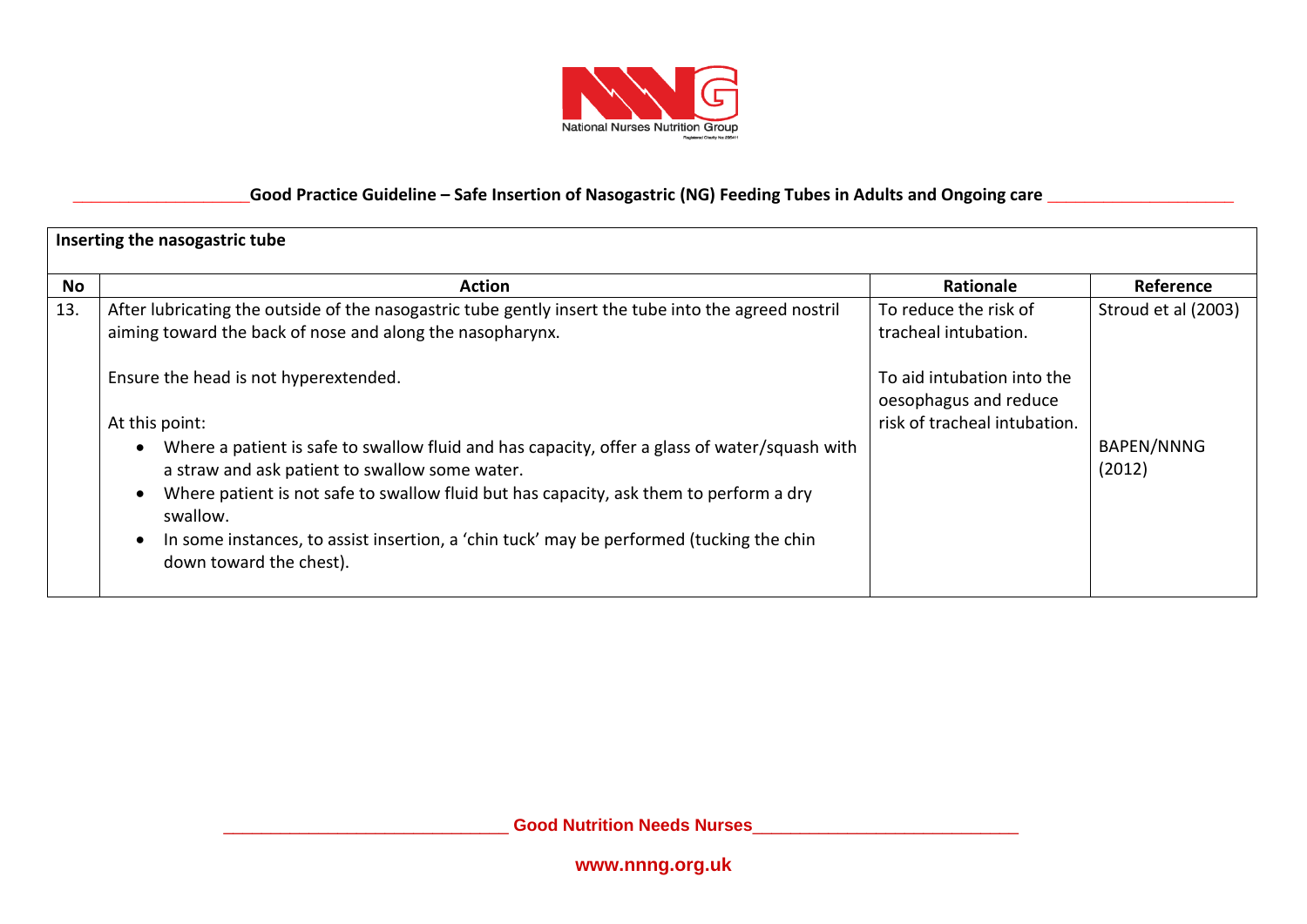

|     | Advancing the nasogastric tube                                                                                                                   |                                                            |                      |  |
|-----|--------------------------------------------------------------------------------------------------------------------------------------------------|------------------------------------------------------------|----------------------|--|
| No  | <b>Action</b>                                                                                                                                    | Rationale                                                  | Reference            |  |
| 14. | Slowly, advance the tube to the predetermined NEX measurement.                                                                                   | To achieve gastric<br>positioning of the tube.             | BAPEN/NNNG<br>(2012) |  |
|     | If any significant resistance is felt during insertion halt the procedure, and pull the tube back but do<br>not remove it completely.            | To avoid causing any<br>harm.                              |                      |  |
|     | If the patient starts to cough during the procedure, stop, pull the tube back slightly and wait for<br>coughing to settle.                       | To avoid the need to<br>replace into the nasal<br>passage. |                      |  |
|     | Before continuing, ask the patient to open their mouth to check the nasogastric tube has not coiled<br>up at the back of the oral cavity.        | To avoid causing any<br>harm.                              |                      |  |
|     | If the patient becomes distressed it is advisable to stop and seek senior specialist advice.                                                     | To minimise patient<br>distress.                           |                      |  |
|     | Never force the nasogastric tube if resistance is felt.                                                                                          |                                                            |                      |  |
|     | A maximum of 3 attempts should be made at one time. If the procedure is unsuccessful after 3<br>attempts stop and seek senior specialist advice. |                                                            |                      |  |

\_\_\_\_\_\_\_\_\_\_\_\_\_\_\_\_\_\_\_\_\_\_\_\_\_\_\_\_\_\_ **Good Nutrition Needs Nurses**\_\_\_\_\_\_\_\_\_\_\_\_\_\_\_\_\_\_\_\_\_\_\_\_\_\_\_\_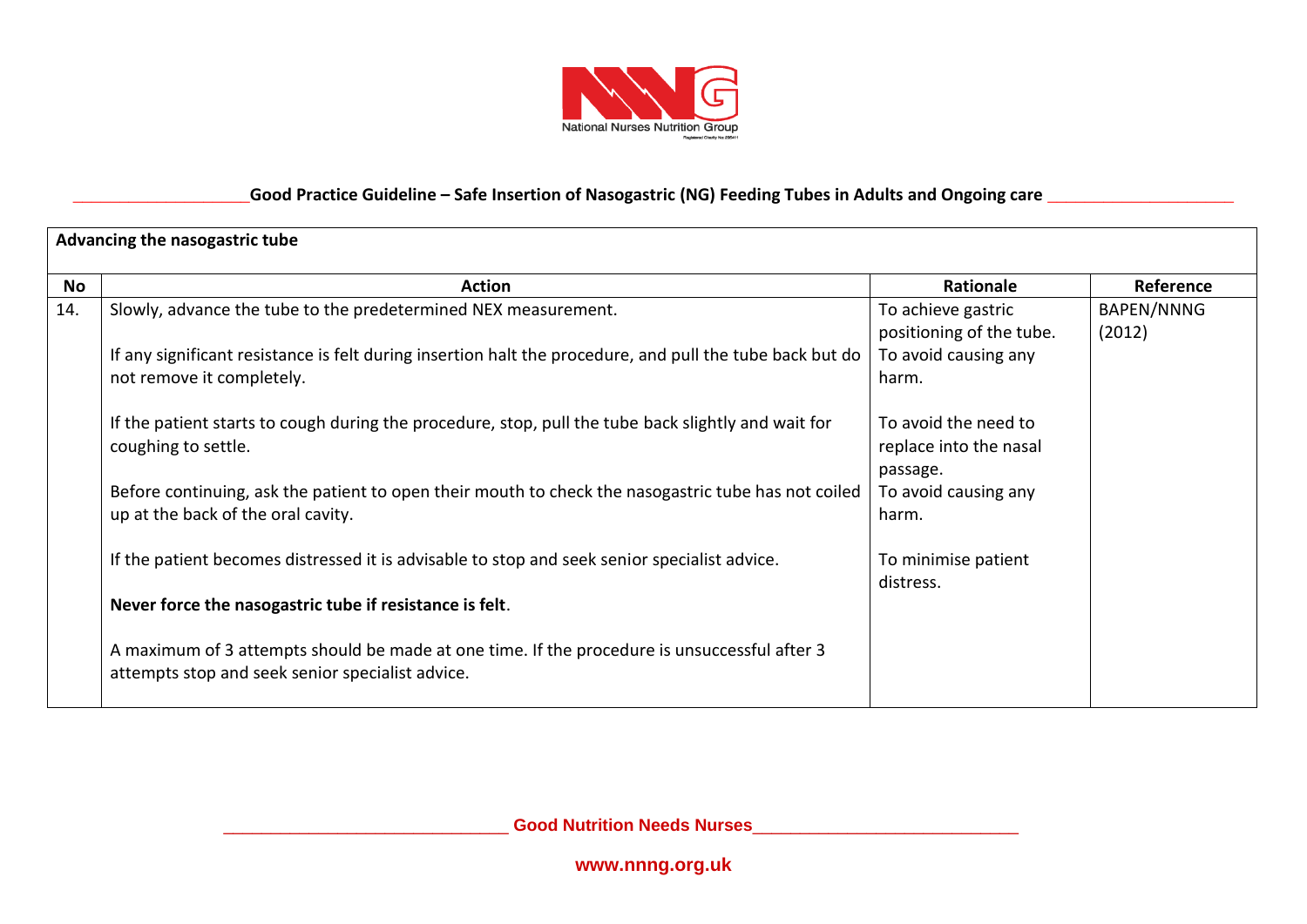

|     | <b>Obtaining aspirate</b>                                                                                                                                                                                                                                                                                                                                                                                                                                                                                                                                                                                    |                                                                                                                          |                                                                                                                        |  |  |
|-----|--------------------------------------------------------------------------------------------------------------------------------------------------------------------------------------------------------------------------------------------------------------------------------------------------------------------------------------------------------------------------------------------------------------------------------------------------------------------------------------------------------------------------------------------------------------------------------------------------------------|--------------------------------------------------------------------------------------------------------------------------|------------------------------------------------------------------------------------------------------------------------|--|--|
| No  | <b>Action</b>                                                                                                                                                                                                                                                                                                                                                                                                                                                                                                                                                                                                | Rationale                                                                                                                | Reference                                                                                                              |  |  |
| 15. | Once the nasogastric tube has been inserted to, or slightly beyond, the predetermined NEX mark:<br>Leave the guidewire in position (if there is a guidewire).<br>$\bullet$<br>Connect a 60ml enteral syringe onto the end of the nasogastric tube.<br>$\bullet$<br>Flush the tube with 10mls air to remove any debris collected during the insertion procedure<br>$\bullet$<br>then exert gentle pressure to withdraw aspirate along the length of the nasogastric tube<br>into the syringe.<br>Test the aspirate obtained, with pH indicator paper/strips that are CE marked for human<br>gastric aspirate. | To allow for the tube to be<br>repositioned, if necessary.<br>To confirm correct gastric<br>position and that it is safe | NPSA (2007)<br>NPSA (2011)<br>Boeykens et al<br>(2014)                                                                 |  |  |
|     | Ensure aspirate is measured and strips read as per manufacturers' instructions.<br>The pH reading must be 5.5 or below before feed, fluid or medication can be administered via the<br>nasogastric tube.<br>(The pH 'cut-off' reading may differ according to local policy and pH indicator strips used but<br>should never exceed 5.5).<br>If an electromagnetic tracking device is used to monitor the progress of a nasogastric tube during<br>placement, pH of aspirate or x-ray should always be used as a final means of confirming tube<br>position.                                                  | to feed.                                                                                                                 | Gilbertson et al<br>(2011)<br>NPSA (2005)<br>Jones et al (2014)<br>Taylor et al (2014)<br><b>NHS England</b><br>(2013) |  |  |

\_\_\_\_\_\_\_\_\_\_\_\_\_\_\_\_\_\_\_\_\_\_\_\_\_\_\_\_\_\_ **Good Nutrition Needs Nurses**\_\_\_\_\_\_\_\_\_\_\_\_\_\_\_\_\_\_\_\_\_\_\_\_\_\_\_\_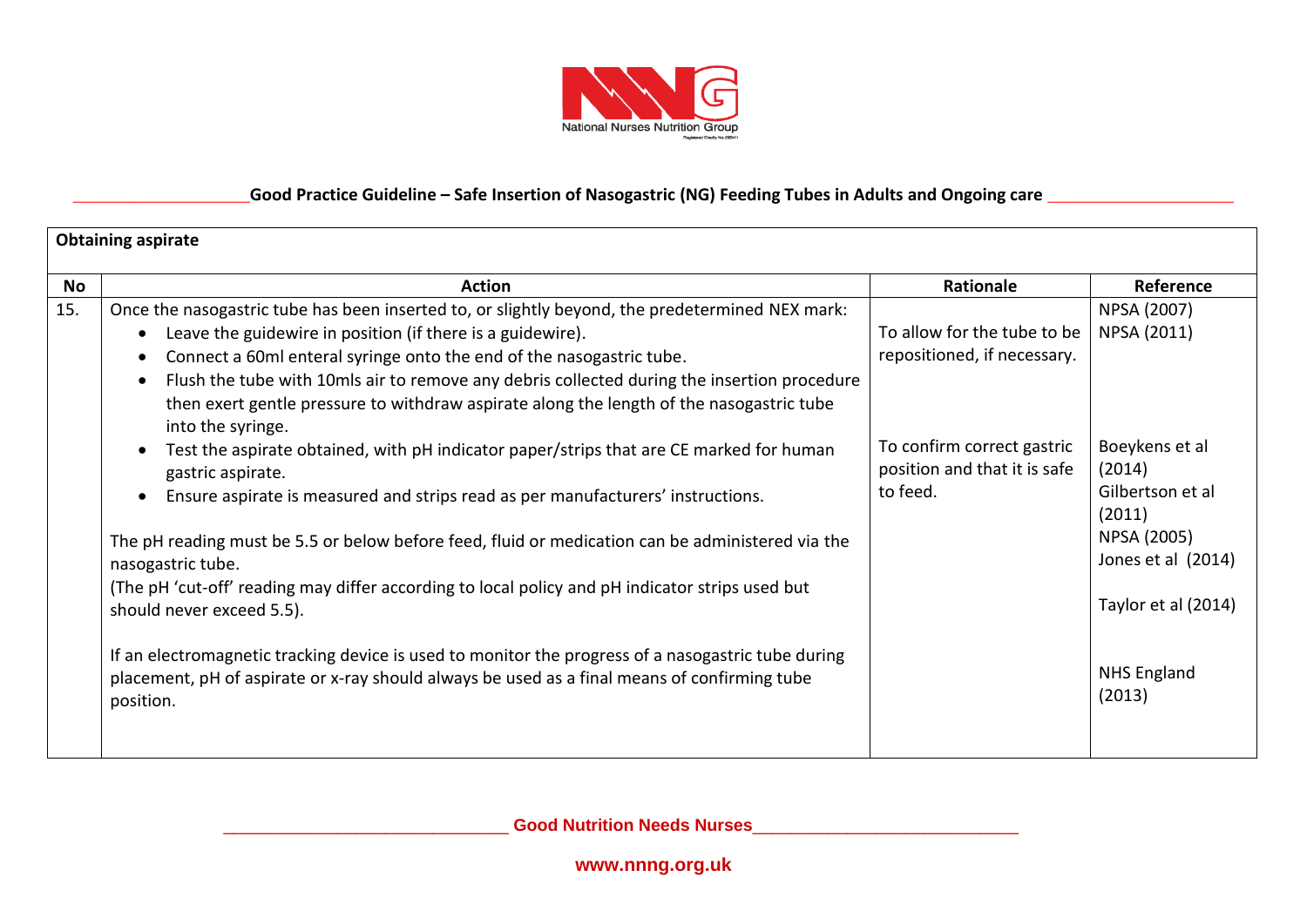

| If unable to obtain aspirate refer to the NPSA decision tree or local policy for assistance.                                                                                                                       | NPSA (2011)<br>BAPEN/NNNG |
|--------------------------------------------------------------------------------------------------------------------------------------------------------------------------------------------------------------------|---------------------------|
| Note that if a guidewire is removed and the nasogastric tube requires repositioning, UNDER NO<br>CIRCUMSTANCES SHOULD THE GUIDEWIRE BE RE-INSERTED INTO THE TUBE WHILST THE TUBE<br><b>REMAINS IN THE PATIENT.</b> | (2012)                    |

\_\_\_\_\_\_\_\_\_\_\_\_\_\_\_\_\_\_\_\_\_\_\_\_\_\_\_\_\_\_ **Good Nutrition Needs Nurses**\_\_\_\_\_\_\_\_\_\_\_\_\_\_\_\_\_\_\_\_\_\_\_\_\_\_\_\_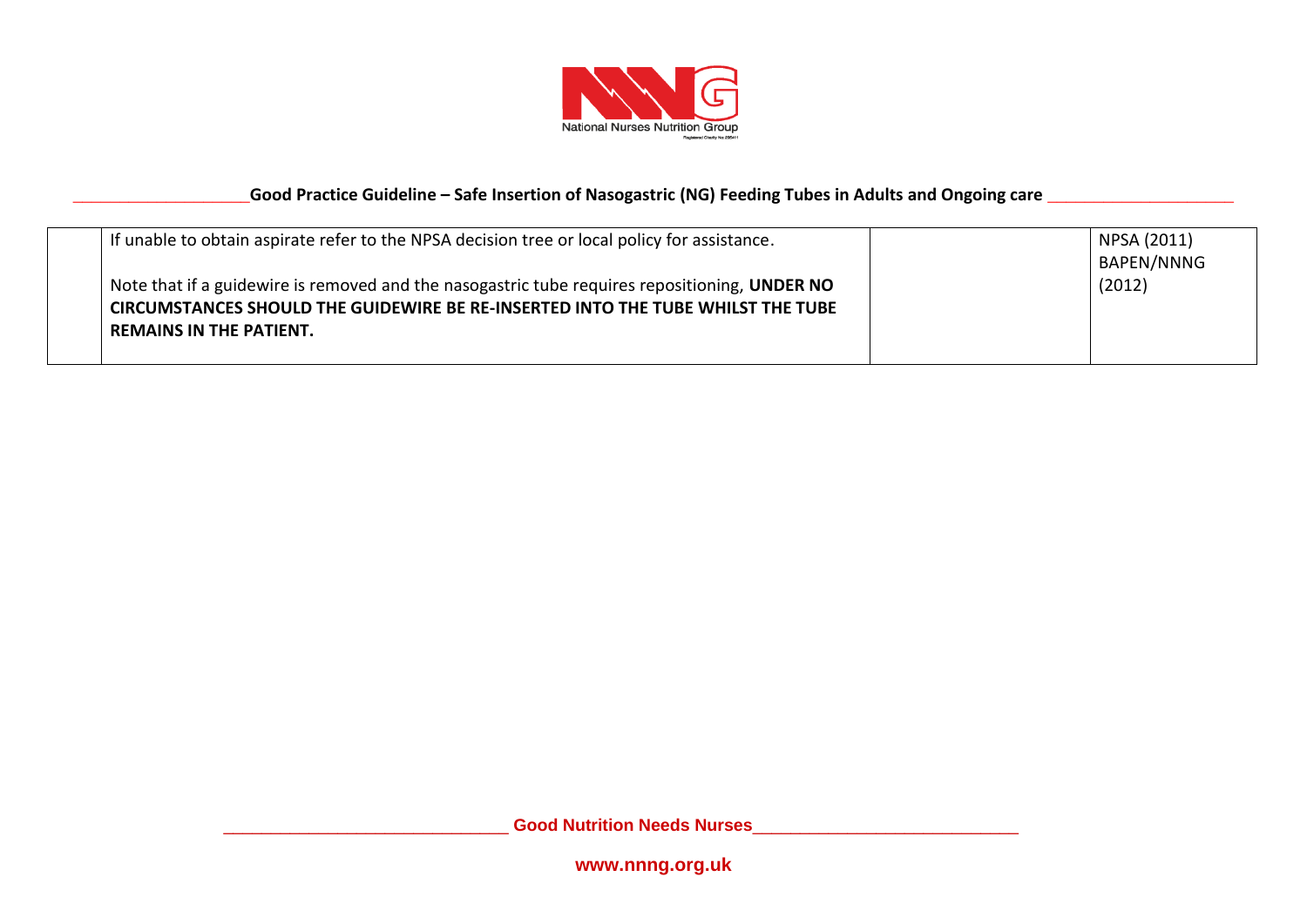

|           | Securing the tube                                                                         |                           |             |  |  |
|-----------|-------------------------------------------------------------------------------------------|---------------------------|-------------|--|--|
| <b>No</b> | <b>Action</b>                                                                             | Rationale                 | Reference   |  |  |
| 16.       | Secure the nasogastric tube at the nose or cheek once gastric position is confirmed.      | To reduce displacement of | NICE (2006) |  |  |
|           |                                                                                           | the tube. Securing the    | NPSA (2011) |  |  |
|           | If a guidewire is present and has not been removed, remove it at this point, according to | nasogastric tube to the   |             |  |  |
|           | manufacturers' guidance.                                                                  | cheek rather than the     |             |  |  |
|           |                                                                                           | nose reduces the risk of  |             |  |  |
|           | Flush the tube with water as per local policy.                                            | nasal erosion or          |             |  |  |
|           |                                                                                           | ulceration.               |             |  |  |
|           |                                                                                           | To clear tube of debris   |             |  |  |
|           |                                                                                           | that may have collected   |             |  |  |
|           |                                                                                           | when aspirate obtained.   |             |  |  |
|           |                                                                                           |                           |             |  |  |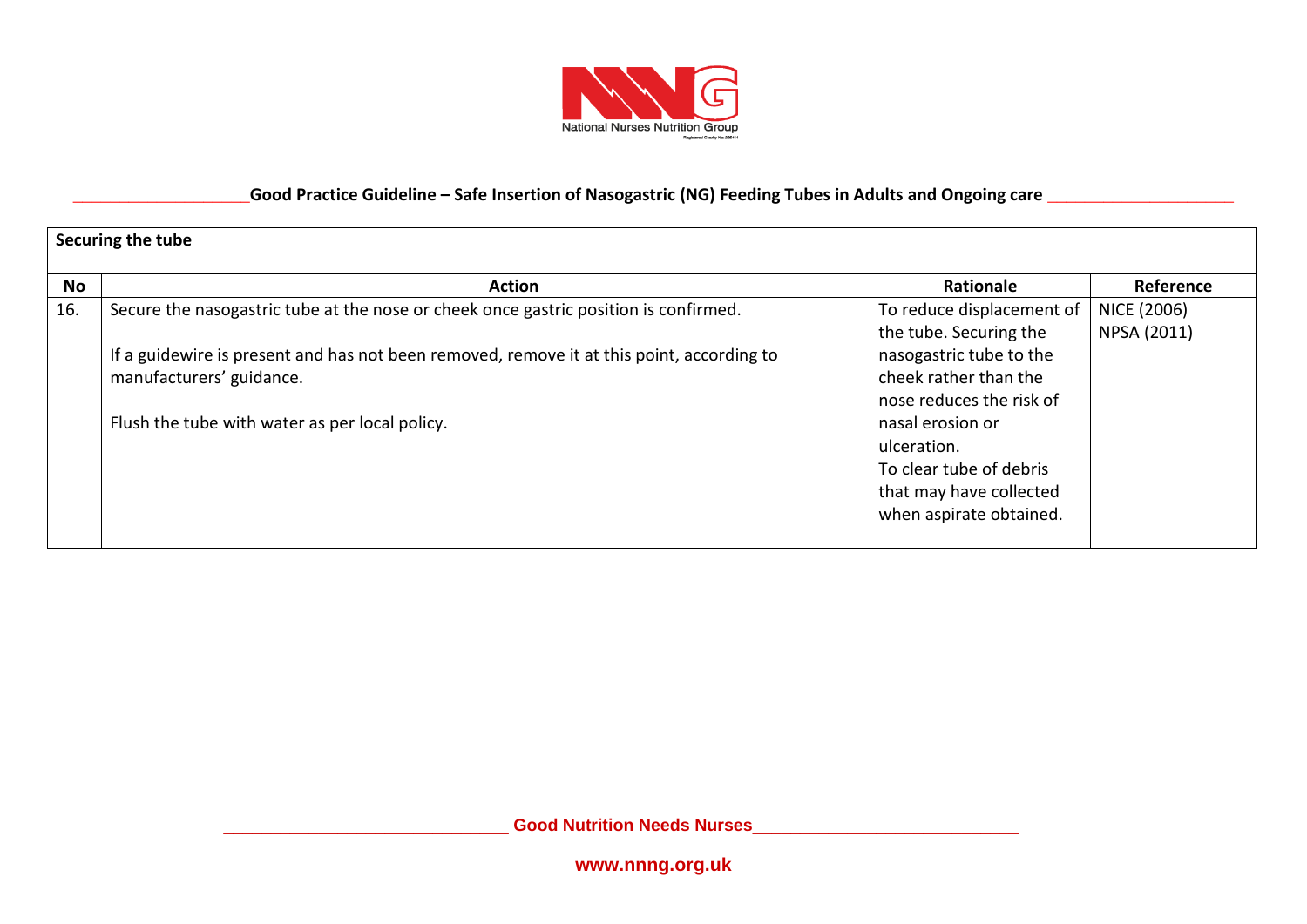

| <b>Disposing of equipment</b> |                                                                                                                                 |                                            |           |  |
|-------------------------------|---------------------------------------------------------------------------------------------------------------------------------|--------------------------------------------|-----------|--|
| <b>No</b>                     | <b>Action</b>                                                                                                                   | Rationale                                  | Reference |  |
| 17.                           | Make the patient comfortable before disposing of equipment safely as per local policy                                           |                                            | DH (2013) |  |
|                               | Ensure the patient is in a position that is safe for the administration of feed, fluid or medication<br>i.e. above a 30° angle. | To maintain patient<br>comfort and safety. |           |  |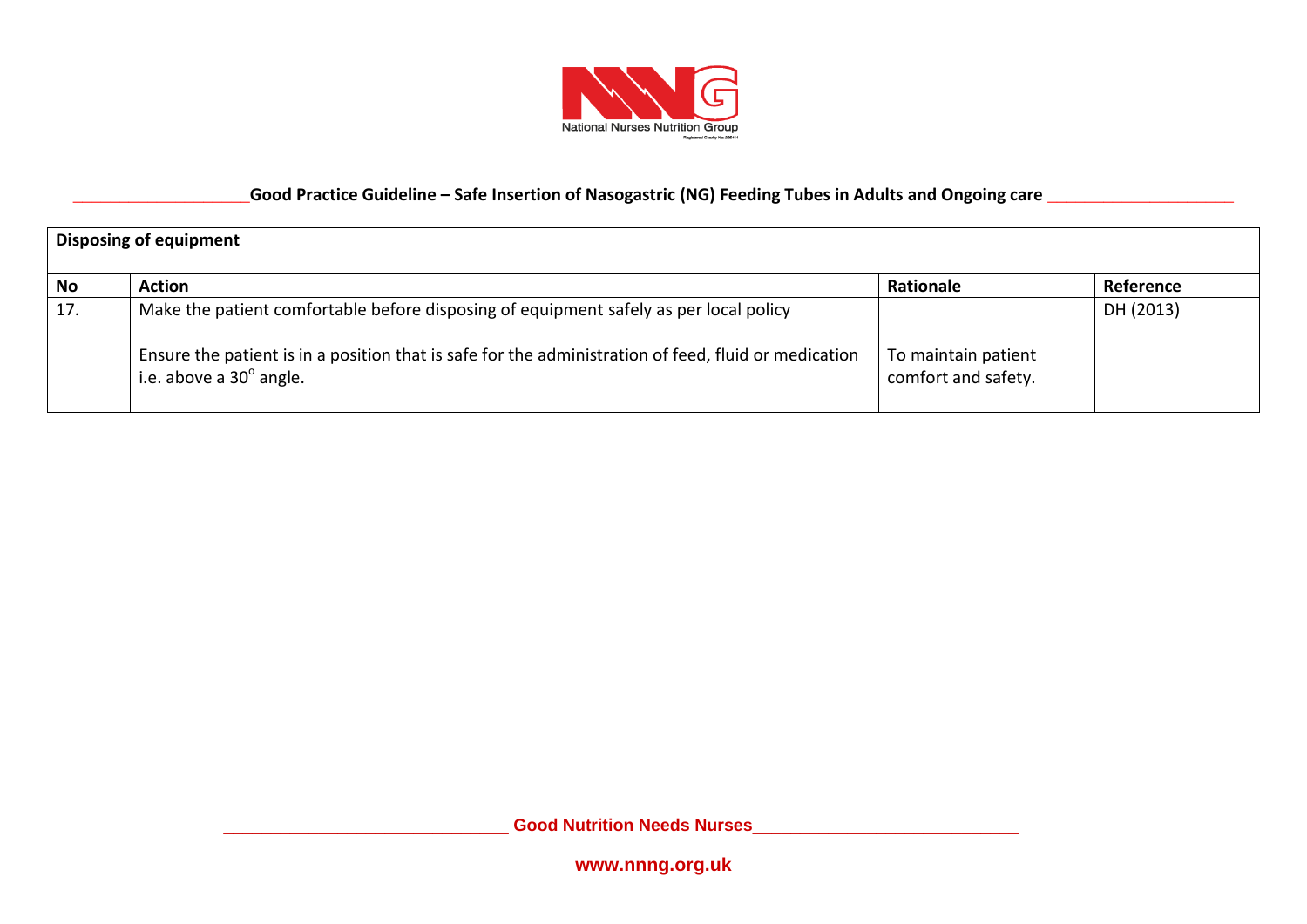

|     | Documentation of the procedure                                                                                                                                                                                                                                                                                                                                                                                                                                                             |                                                                                                                                 |                                         |  |  |
|-----|--------------------------------------------------------------------------------------------------------------------------------------------------------------------------------------------------------------------------------------------------------------------------------------------------------------------------------------------------------------------------------------------------------------------------------------------------------------------------------------------|---------------------------------------------------------------------------------------------------------------------------------|-----------------------------------------|--|--|
| No  | <b>Action</b>                                                                                                                                                                                                                                                                                                                                                                                                                                                                              | <b>Rationale</b>                                                                                                                | Reference                               |  |  |
| 18. | Fully document procedure in the appropriate patient records (written or electronic).<br>Documentation should include as a minimum:<br>The date and time tube inserted.<br>$\bullet$<br>The size and type of nasogastric tube used.                                                                                                                                                                                                                                                         | To ensure patient safety<br>and clear communication<br>of care provided.<br>To provide baseline                                 | DH (2009a)<br>RCP (2010)<br>NPSA (2011) |  |  |
|     | External cm markings at the nostril.<br>$\bullet$<br>The method used to confirm gastric positioning of the tube.<br>$\bullet$<br>Details of healthcare professional who inserted the tube including name and designation.<br>$\bullet$<br>Include how consent was obtained/patient agreement indicated. Fully document best<br>interests decisions.<br>Any problems experienced during the procedure.<br>Appropriate patient notes or bedside charts (as per local guidance).<br>$\bullet$ | information for any<br>subsequent NG insertions.<br>To raise awareness of any<br>trauma experienced<br>during the procedure and |                                         |  |  |
|     | Also consider documenting:<br>Patient tolerability of the procedure.<br>The number of attempts undertaken to insert the nasogastric tube.<br>In which nostril the tube is situated.<br>The date a tube change is due.<br>Once completed commence feeding as per agreed documented care plan or per local starter<br>regimen guidance.                                                                                                                                                      | inform practitioners if<br>there is a need in the<br>future for specialist<br>referral for NGT insertion.                       |                                         |  |  |

\_\_\_\_\_\_\_\_\_\_\_\_\_\_\_\_\_\_\_\_\_\_\_\_\_\_\_\_\_\_ **Good Nutrition Needs Nurses**\_\_\_\_\_\_\_\_\_\_\_\_\_\_\_\_\_\_\_\_\_\_\_\_\_\_\_\_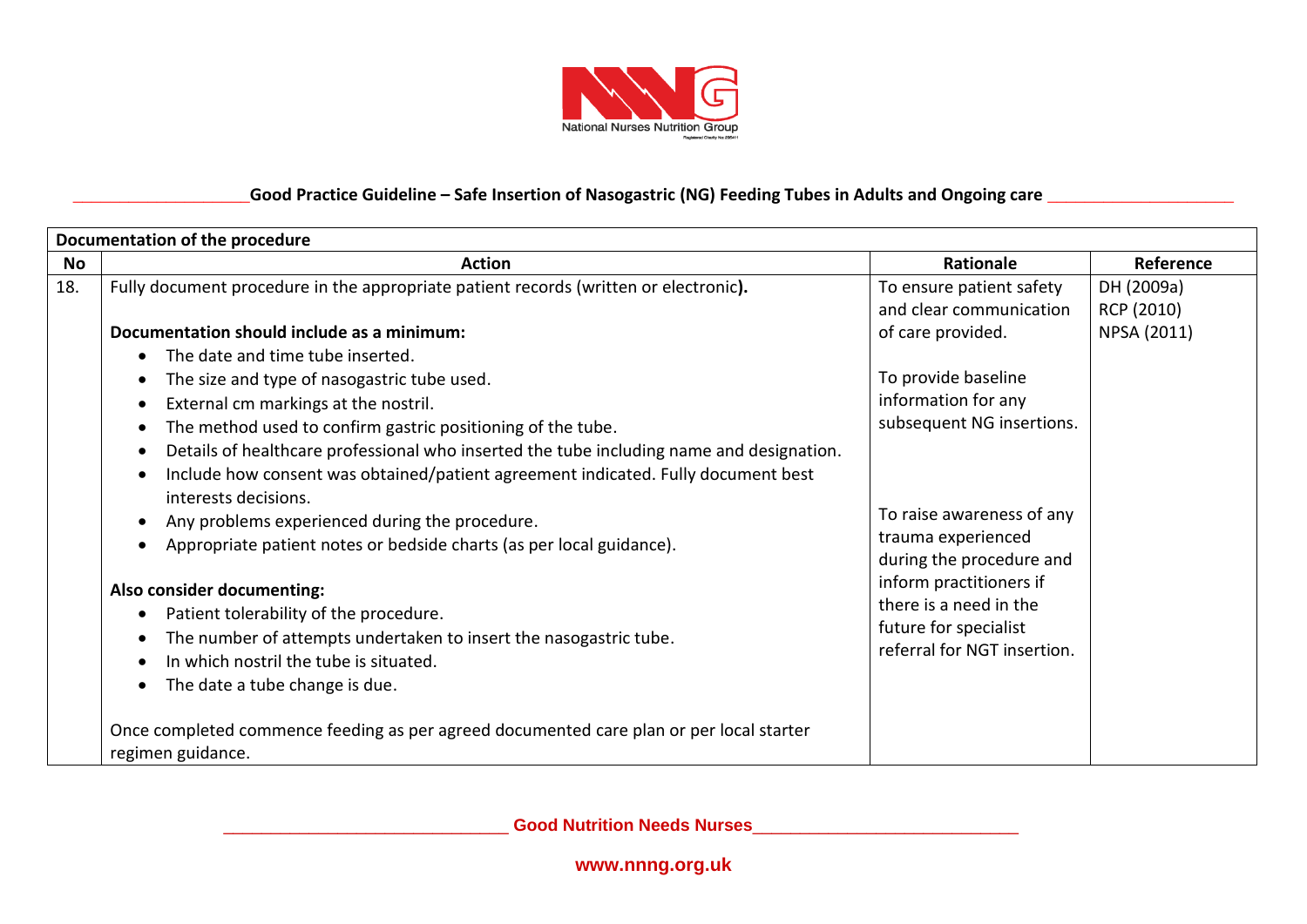

#### **Regular Care of Nasogastric Tube Post Insertion**

| Obtaining an aspirate post insertion |                                                                                                                                                                                                                                                                                                                                                                                                                                                                                                                                                                                                                                                                                                                                                                                                                                                                                                                                                                                               |                                                                                                                       |                                                                              |  |
|--------------------------------------|-----------------------------------------------------------------------------------------------------------------------------------------------------------------------------------------------------------------------------------------------------------------------------------------------------------------------------------------------------------------------------------------------------------------------------------------------------------------------------------------------------------------------------------------------------------------------------------------------------------------------------------------------------------------------------------------------------------------------------------------------------------------------------------------------------------------------------------------------------------------------------------------------------------------------------------------------------------------------------------------------|-----------------------------------------------------------------------------------------------------------------------|------------------------------------------------------------------------------|--|
| No                                   | <b>Action</b>                                                                                                                                                                                                                                                                                                                                                                                                                                                                                                                                                                                                                                                                                                                                                                                                                                                                                                                                                                                 | Rationale                                                                                                             | Reference                                                                    |  |
| 19.                                  | pH testing for gastric placement should take place:<br>Following initial insertion.<br>$\bullet$<br>At least once daily when being used.<br>Before the administration of each bolus of feed or fluid.<br>$\bullet$<br>Before medication, if feed not in progress.<br>$\bullet$<br>Before commencing a new cycle of feed or fluid.<br>$\bullet$<br>Following episodes of vomiting, retching or coughing.<br>$\bullet$<br>When there is evidence of tube displacement e.g. length of tube at nostril is less than<br>$\bullet$<br>previously documented or securement device has loosened.<br>If there are any new or unexplained respiratory symptoms or reduction in oxygen<br>saturation.<br>If feeding continuously, it is not always possible to check pH BUT:<br>The length of tube at nostril or mark at nostril must be checked and documented at least<br>daily.<br>If the patient displays respiratory distress or becomes distressed nothing should be<br>administered via the tube. | To minimise the risk of<br>patient harm and adhere<br>to the NPSA guidance for<br>safe placement checks in<br>adults. | NICE (2006)<br>NPSA (2011)<br>Dougherty, Lister &<br><b>West-Oram (2015)</b> |  |

\_\_\_\_\_\_\_\_\_\_\_\_\_\_\_\_\_\_\_\_\_\_\_\_\_\_\_\_\_\_ **Good Nutrition Needs Nurses**\_\_\_\_\_\_\_\_\_\_\_\_\_\_\_\_\_\_\_\_\_\_\_\_\_\_\_\_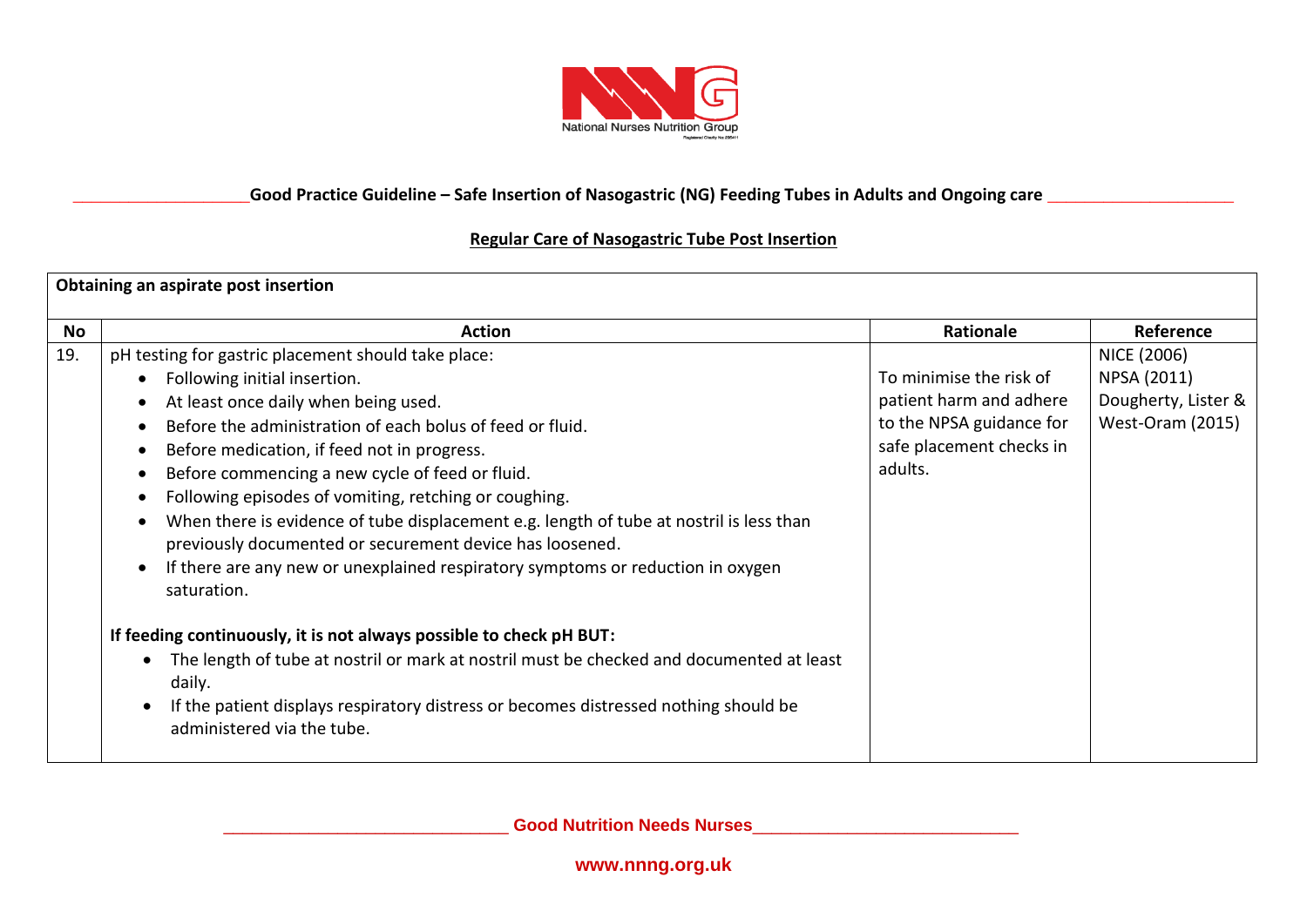

|     | Flushing the nasogastric tube                                                                                                                                                                     |                                                                                                                                        |                           |  |  |
|-----|---------------------------------------------------------------------------------------------------------------------------------------------------------------------------------------------------|----------------------------------------------------------------------------------------------------------------------------------------|---------------------------|--|--|
| No  | <b>Action</b>                                                                                                                                                                                     | Rationale                                                                                                                              | Reference                 |  |  |
| 20. | The nasogastric tube must be flushed before and after administration of feed and medication with<br>a minimum of 10mls water or as per local policy and patient's fluid requirement/restrictions. | To minimise the build-up<br>of feed and/or medication<br>on the inside of the<br>nasogastric tube.<br>To prevent drug<br>interactions. | White & Bradnam<br>(2015) |  |  |

\_\_\_\_\_\_\_\_\_\_\_\_\_\_\_\_\_\_\_\_\_\_\_\_\_\_\_\_\_\_ **Good Nutrition Needs Nurses**\_\_\_\_\_\_\_\_\_\_\_\_\_\_\_\_\_\_\_\_\_\_\_\_\_\_\_\_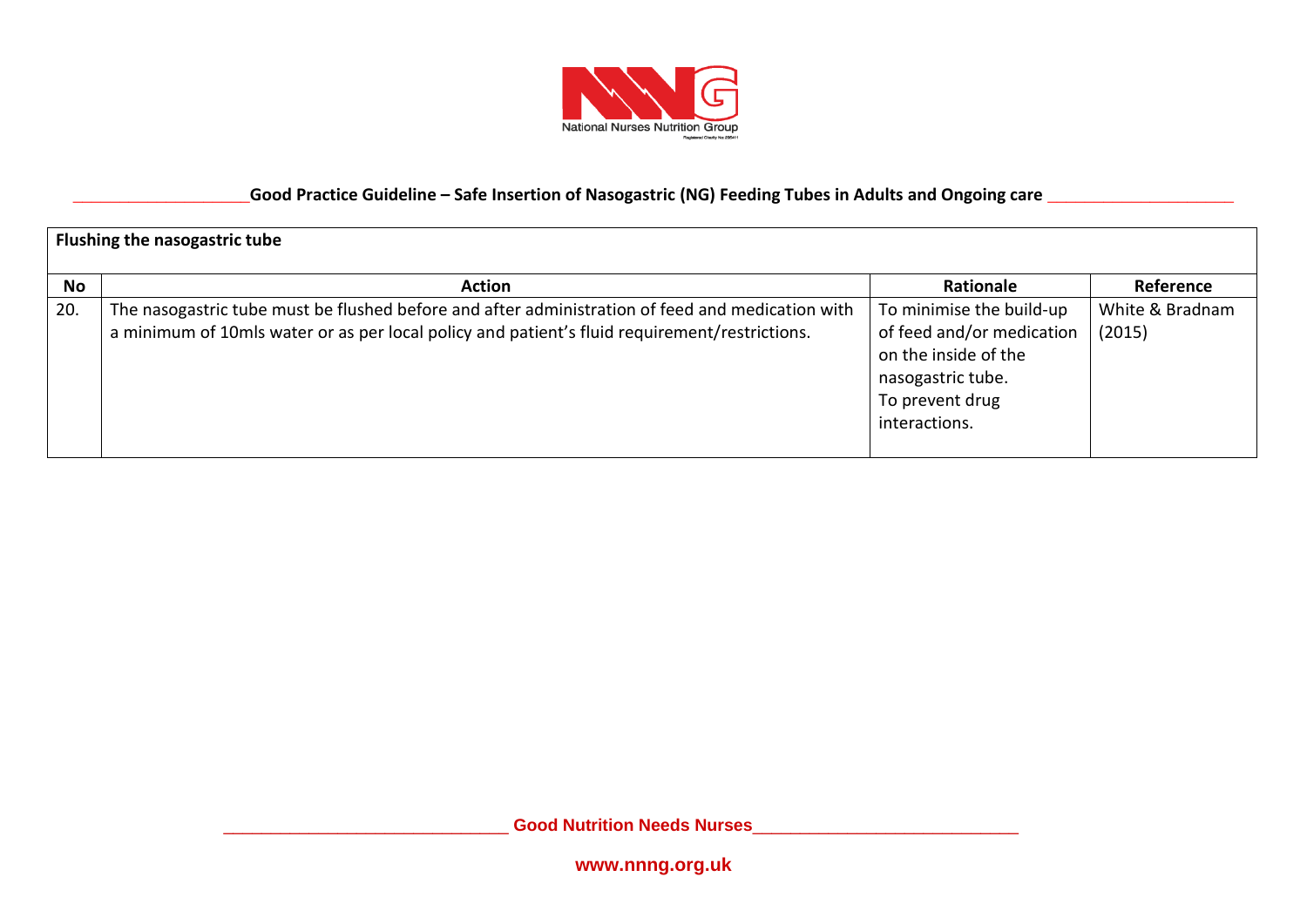

|     | Securing the nasogastric tube                                                                                                                                                                                                                   |                                                                                   |           |  |  |
|-----|-------------------------------------------------------------------------------------------------------------------------------------------------------------------------------------------------------------------------------------------------|-----------------------------------------------------------------------------------|-----------|--|--|
| No  | <b>Action</b>                                                                                                                                                                                                                                   | <b>Rationale</b>                                                                  | Reference |  |  |
| 21. | The nasogastric tube should be secured using hypoallergenic tape to the patients' nose or cheek.                                                                                                                                                | To reduce risk of tube<br>misplacement.                                           |           |  |  |
|     | Dressings with an adhesive channel to secure the nasogastric tube on the cheek are available as an<br>alternative or in addition to the use of hypoallergenic tape.                                                                             |                                                                                   |           |  |  |
|     | The tape/dressing should be checked daily and replaced if soiled or loose.                                                                                                                                                                      |                                                                                   |           |  |  |
|     | The tape/dressing should be changed at least weekly but more frequently if it loosens or becomes<br>soiled.                                                                                                                                     | To prevent misplacement<br>of the tube and maintain<br>skin integrity and prevent |           |  |  |
|     | Where dressings are found to be ineffective or the nasogastric tube becomes dislodged repeatedly<br>placement of a nasal retention device may be considered.<br>Placement of a nasal retention device is not addressed within these guidelines. | skin breakdown.                                                                   |           |  |  |

\_\_\_\_\_\_\_\_\_\_\_\_\_\_\_\_\_\_\_\_\_\_\_\_\_\_\_\_\_\_ **Good Nutrition Needs Nurses**\_\_\_\_\_\_\_\_\_\_\_\_\_\_\_\_\_\_\_\_\_\_\_\_\_\_\_\_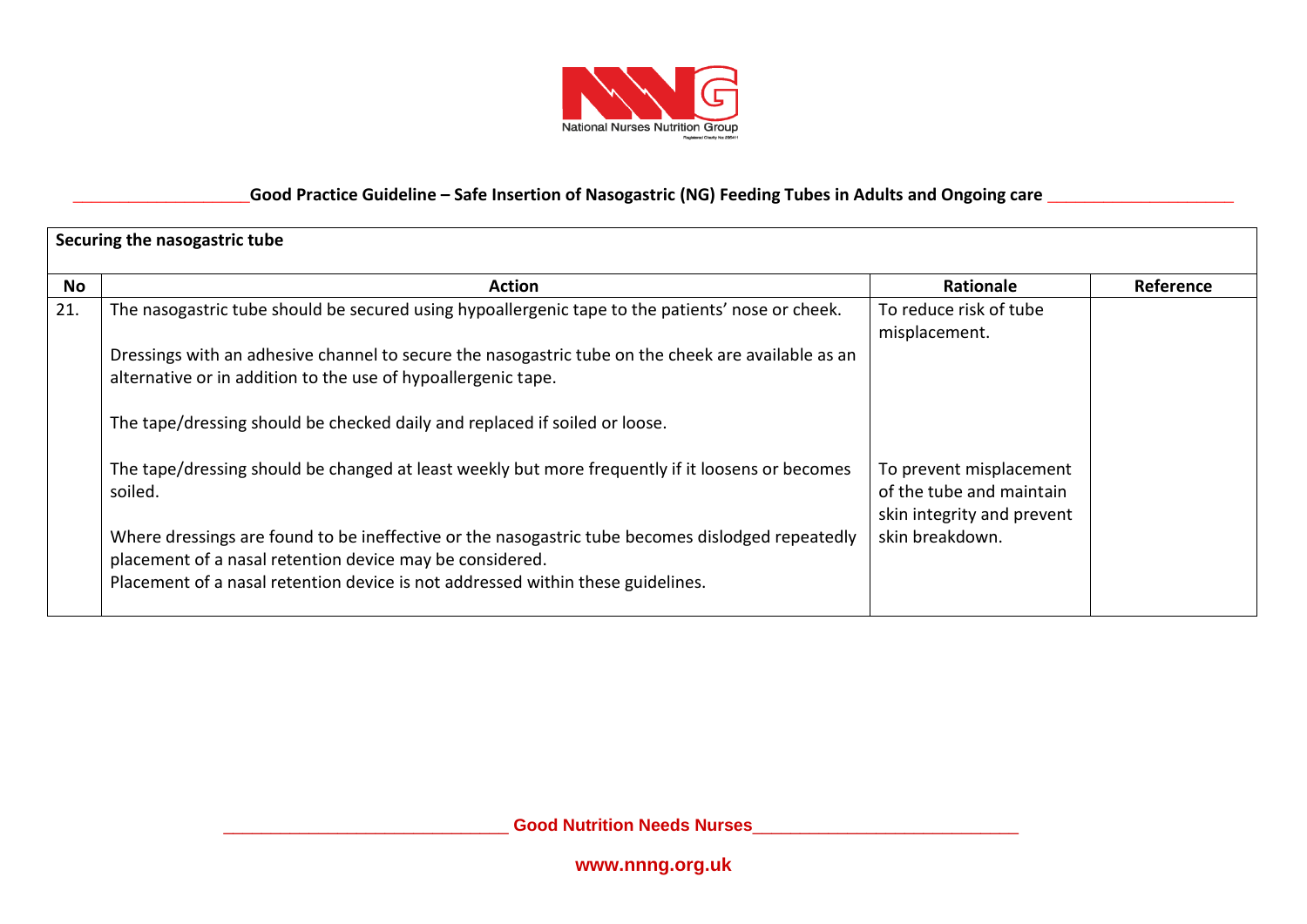

| Pressure area care to the nostril and cheek |                                                                                                                                                                                                                                           |                                                |                                                |  |
|---------------------------------------------|-------------------------------------------------------------------------------------------------------------------------------------------------------------------------------------------------------------------------------------------|------------------------------------------------|------------------------------------------------|--|
| <b>No</b>                                   | <b>Action</b>                                                                                                                                                                                                                             | Rationale                                      | Reference                                      |  |
| 22.                                         | Check nasogastric tube or securement device is not causing pressure damage or excoriation<br>externally or internally to the nostrils.<br>Ensure checks are undertaken at least daily.<br>Clearly document findings in the patient notes. | To prevent pressure<br>damage to the nostrils. | Dougherty, Lister &<br><b>West-Oram (2015)</b> |  |

|           | Patient positioning prior to using the nasogastric tube                                                             |                                           |                               |
|-----------|---------------------------------------------------------------------------------------------------------------------|-------------------------------------------|-------------------------------|
| <b>No</b> | <b>Action</b>                                                                                                       | <b>Rationale</b>                          | Reference                     |
| 23.       | Before administering feed or medication ensure the patient is positioned upright or at a minimum<br>of a 30° angle. | To help prevent reflux and<br>aspiration. | Guenter & Silkroski<br>(2001) |

\_\_\_\_\_\_\_\_\_\_\_\_\_\_\_\_\_\_\_\_\_\_\_\_\_\_\_\_\_\_ **Good Nutrition Needs Nurses**\_\_\_\_\_\_\_\_\_\_\_\_\_\_\_\_\_\_\_\_\_\_\_\_\_\_\_\_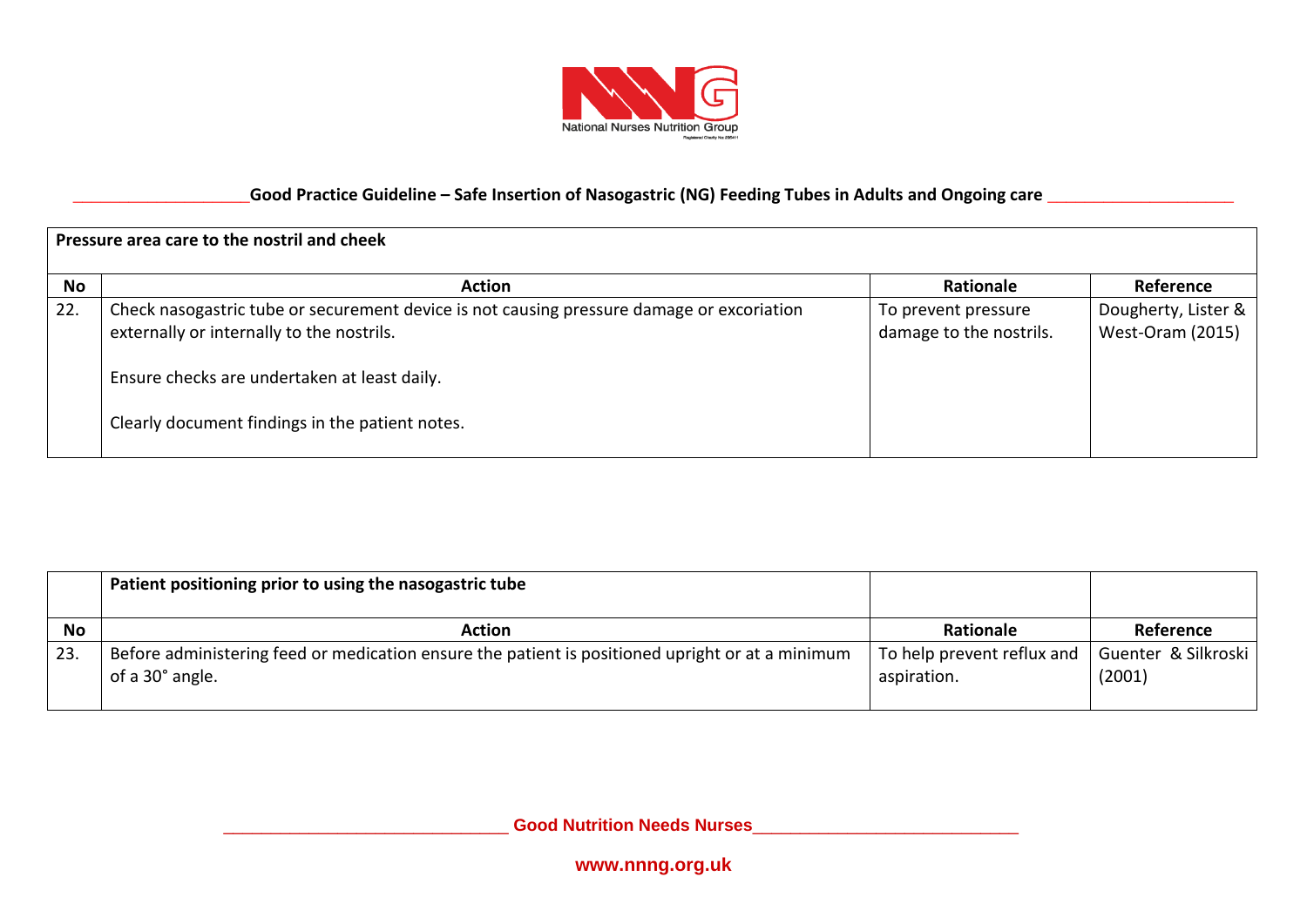

#### **Troubleshooting**

| Removing a blockage within a nasogastric tube |                                                                                                                                                                                                                                                                                                                                                                                                                                                                                                                                                                                                                                                                                                                                                                                                                                                                                                                                                                                                                                                                                                                                                           |                                                                                                                                                      |                           |  |
|-----------------------------------------------|-----------------------------------------------------------------------------------------------------------------------------------------------------------------------------------------------------------------------------------------------------------------------------------------------------------------------------------------------------------------------------------------------------------------------------------------------------------------------------------------------------------------------------------------------------------------------------------------------------------------------------------------------------------------------------------------------------------------------------------------------------------------------------------------------------------------------------------------------------------------------------------------------------------------------------------------------------------------------------------------------------------------------------------------------------------------------------------------------------------------------------------------------------------|------------------------------------------------------------------------------------------------------------------------------------------------------|---------------------------|--|
| No                                            | <b>Action</b>                                                                                                                                                                                                                                                                                                                                                                                                                                                                                                                                                                                                                                                                                                                                                                                                                                                                                                                                                                                                                                                                                                                                             | <b>Rationale</b>                                                                                                                                     | Reference                 |  |
| 24.                                           | Ascertain when the nasogastric tube was last used and what it was used for i.e. feeding or<br>medication. This will determine what actions are necessary to remove the blockage.<br>A 60ml enteral syringe should be used and a pull/push action employed when attempting to<br>unblock the nasogastric tube.<br>If the blockage is caused by feed the following options should be considered using the<br>$\bullet$<br>above technique:<br>$\circ$ 15-30ml of warm water in a 60ml enteral syringe.<br>15-30ml in carbonated water a 60ml enteral syringe.<br>$\circ$<br>Administration of enzyme based products (this should be discussed with pharmacist<br>$\circ$<br>and prescribed if considered appropriate).<br>If the blockage is caused by medication the following options should be considered using<br>$\bullet$<br>the above technique:<br>Warm water 15-30ml in a 60ml syringe.<br>Under no circumstances should:<br>A guidewire be inserted into the nasogastric tube in an attention to remove a blockage.<br>$\bullet$<br>Carbonated drinks containing sugar or saccharin be flushed through the tube as they<br>precipitate blockages. | To establish the cause of<br>the blockage within the<br>nasogastric tube and to<br>ensure the appropriate<br>agent is used to remove /<br>reduce it. | White & Bradnam<br>(2015) |  |

\_\_\_\_\_\_\_\_\_\_\_\_\_\_\_\_\_\_\_\_\_\_\_\_\_\_\_\_\_\_ **Good Nutrition Needs Nurses**\_\_\_\_\_\_\_\_\_\_\_\_\_\_\_\_\_\_\_\_\_\_\_\_\_\_\_\_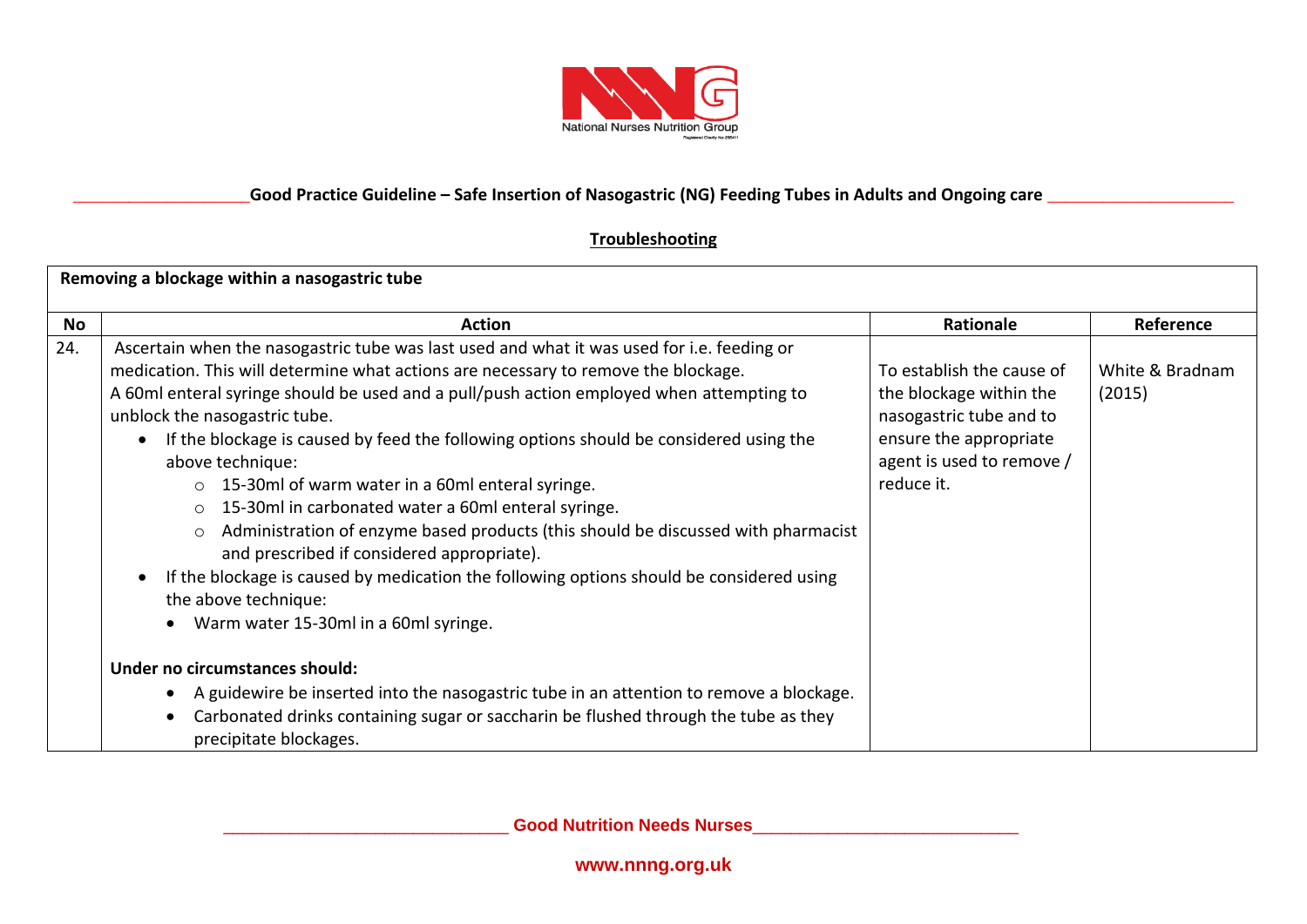

| Unable to obtain an aspirate during daily checks |                                                                                           |                                                                                                                       |                      |  |
|--------------------------------------------------|-------------------------------------------------------------------------------------------|-----------------------------------------------------------------------------------------------------------------------|----------------------|--|
| No                                               | <b>Action</b>                                                                             | <b>Rationale</b>                                                                                                      | Reference            |  |
| 25.                                              | Check the position of the nasogastric tube at the nose.<br>Try repositioning the patient. | Nasogastric tube may<br>become dislodged during<br>movement.                                                          | BAPEN/NNNG<br>(2012) |  |
|                                                  | Insert 10-15mls of air through the nasogastric tube.                                      | To remove debris that<br>may be sitting within the<br>tube or to adjust the tip of<br>the tube within the<br>stomach. |                      |  |

\_\_\_\_\_\_\_\_\_\_\_\_\_\_\_\_\_\_\_\_\_\_\_\_\_\_\_\_\_\_ **Good Nutrition Needs Nurses**\_\_\_\_\_\_\_\_\_\_\_\_\_\_\_\_\_\_\_\_\_\_\_\_\_\_\_\_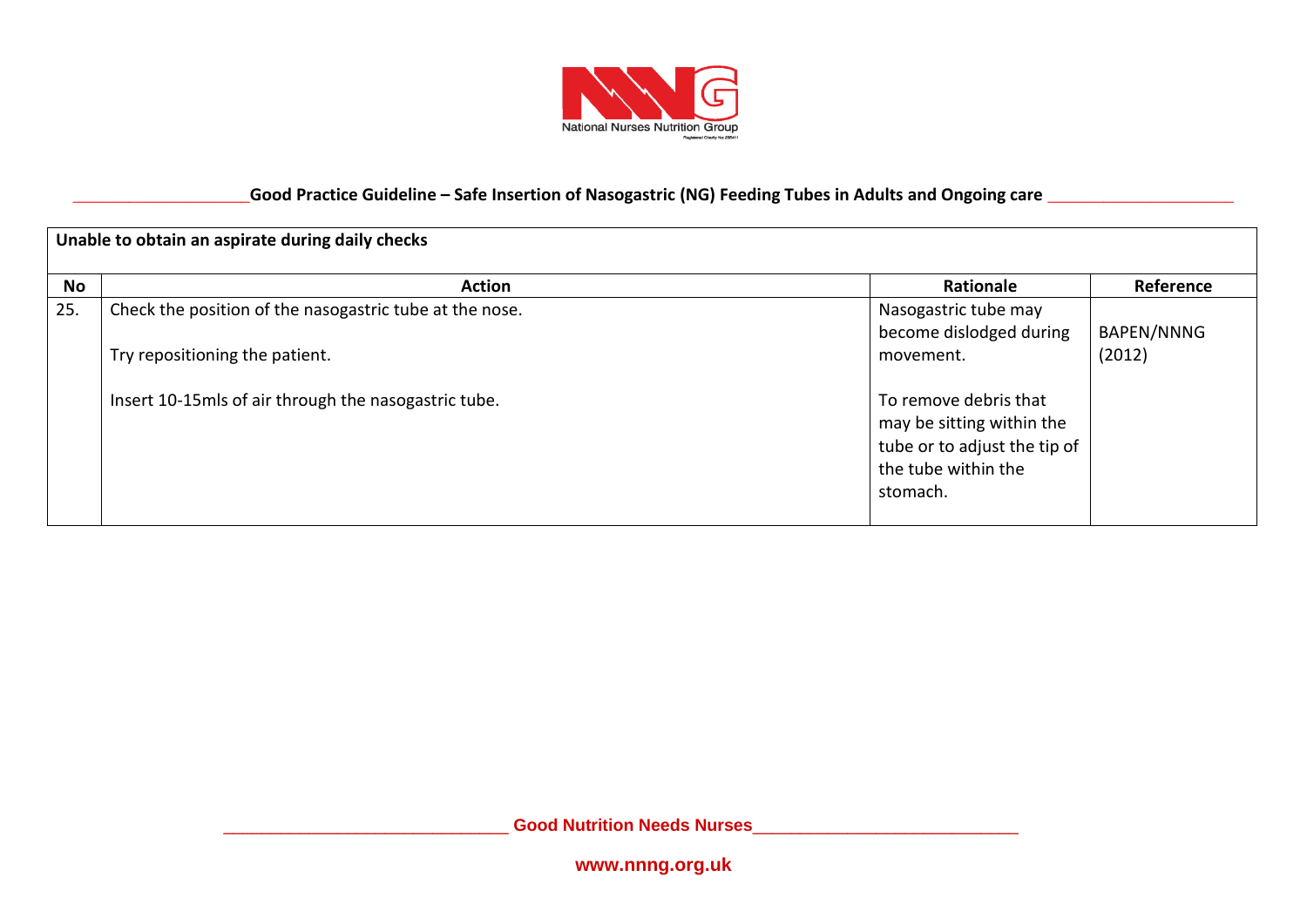

| Unable to obtain an aspirate below pH 5.5 during daily checks |                                                                                                                    |                                                 |             |
|---------------------------------------------------------------|--------------------------------------------------------------------------------------------------------------------|-------------------------------------------------|-------------|
| No                                                            | <b>Action</b>                                                                                                      | Rationale                                       | Reference   |
| 26.                                                           | Check the position of the nasogastric tube at the nose.                                                            | Nasogastric tube may<br>become dislodged during | NPSA (2011) |
|                                                               | Check the patient's medication.                                                                                    | movement.<br>Acid inhibiting                    |             |
|                                                               | Undertake pH check at least one hour following the stopping of feed.                                               | medications, e.g. PPI's<br>may increase pH.     |             |
|                                                               | Where continuous feeds are necessary or PPIs are administered regularly making daily checks<br>using pH difficult: |                                                 |             |
|                                                               | Monitor external measurement markers at the nose and compare to previous<br>$\bullet$<br>recordings.               |                                                 |             |
|                                                               | Check for patient discomfort.<br>$\bullet$                                                                         |                                                 |             |
|                                                               | Undertake risk assessment as per local policy.<br>$\bullet$                                                        |                                                 |             |

**The NNNG recognises that practice will vary according to individual risk assessments and local policy. However this good practice statement has been published in accordance with available evidence at the time of publication.**

\_\_\_\_\_\_\_\_\_\_\_\_\_\_\_\_\_\_\_\_\_\_\_\_\_\_\_\_\_\_ **Good Nutrition Needs Nurses**\_\_\_\_\_\_\_\_\_\_\_\_\_\_\_\_\_\_\_\_\_\_\_\_\_\_\_\_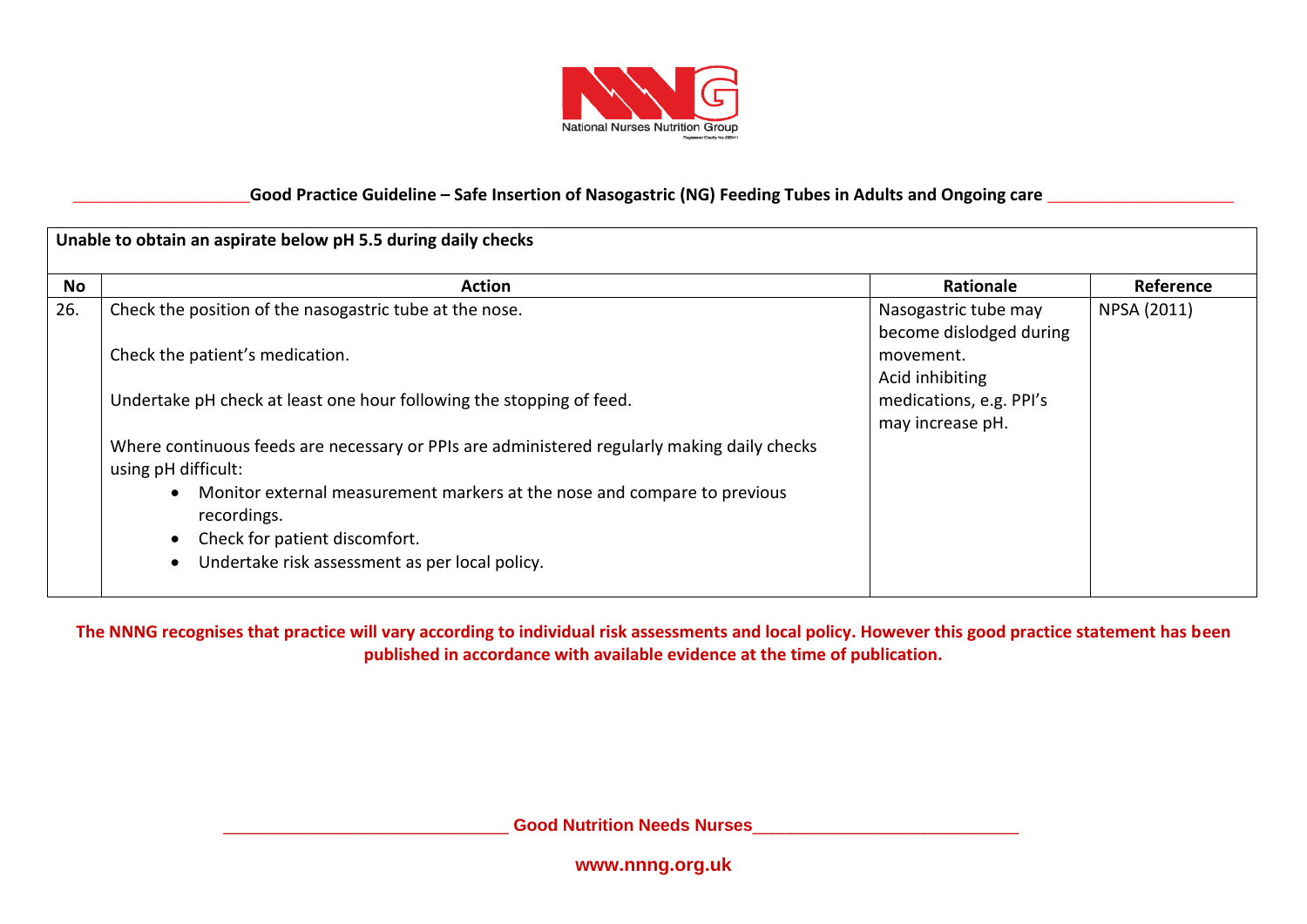

#### **Original Guidelines Developed by:**

Tracy Earley, Consultant Nurse – Nutrition, Lancashire Teaching Hospitals NHS Foundation Trust; Neil Wilson, Senior lecturer, Manchester Metropolitan University; Liz Evans Chair, Nutrition Nurse Specialist, Buckinghamshire Healthcare NHS Trust; Carolyn Best, Nutrition Nurse Specialist, Hampshire Hospitals NHS Foundation Trust; Winnie Magambo, Nutrition Nurse Specialist, University of Wales Cardiff; Anne Myers, Lead Nurse Intestinal Failure Unit Salford Royal NHS Foundation Trust; Barbara Dovaston , Clinical Nurse Specialist, Heartlands Hospital Heart of England NHS Foundation; Linda Warriner**,** Home Enteral Feeding Specialist Nurse County Durham and Darlington NHS Foundation

## **2 nd edition peer reviewed by**

Suzy Cole, Nutrition Nurse Specialist, Musgrove Park Hospital; Jose Bennell, CNS nutrition support, Royal Free London NHS Foundation Trust; Paula Edwards, CNS Nutritional Support, Wrexham, Betsi Cadwaladr University Health Board; Penny Deel-Smith, Former Lead Clinical Nutrition Nurse Specialist, The Dudley Group NHS Foundation Trust; Rosie Smyth, Nutrition Nurse Specialist, Belfast Trust; Julie Bellchambers, Senior Nurse, Nursing Development, Royal Brompton & Harefield NHS Foundation Trust, Caroline Lecko | Patient Safety Lead, Patient Safety,NHS England, Dr Sue Cullen, Consultant Gastroenterologist, Buckinghamshire Healthcare NHS Trust, Mia Small, Nurse Consultant Nutrition and Intestinal Failure, St Mark's Hospital London North West Healthcare NHS Trust, Dr Sue Green, Associate Professor, Faculty of Health Sciences, University of Southampton, Tracy Wothers Nutrition Nurse Specialist, Hinchingbrooke Health Care NHS Trust.

#### **Edited and compiled by**:

Liz Anderson Chair, Nutrition Nurse Specialist, Buckinghamshire Healthcare NHS Trust; Carolyn Best, NNNG Secretary, Nutrition Nurse Specialist, Hampshire Hospitals NHS Foundation Trust; Winnie Magambo, Deputy Chair NNNG, Advanced Nurse Practitioner Oxford University Hospitals NHS Trust Barbara Dovaston, Treasurer NNNG, Clinical Nurse Specialist, Heartlands Hospital Heart of England NHS Foundation; Claire Campbell, NNNG Committee, Nutrition Support Nurse Frimley Health NHS Foundation Trust; Nina Cron, NNNG Committee, Specialist Nurse Nutrition Support, Ashford and St Peters NHS Foundation Trust

\_\_\_\_\_\_\_\_\_\_\_\_\_\_\_\_\_\_\_\_\_\_\_\_\_\_\_\_\_\_ **Good Nutrition Needs Nurses**\_\_\_\_\_\_\_\_\_\_\_\_\_\_\_\_\_\_\_\_\_\_\_\_\_\_\_\_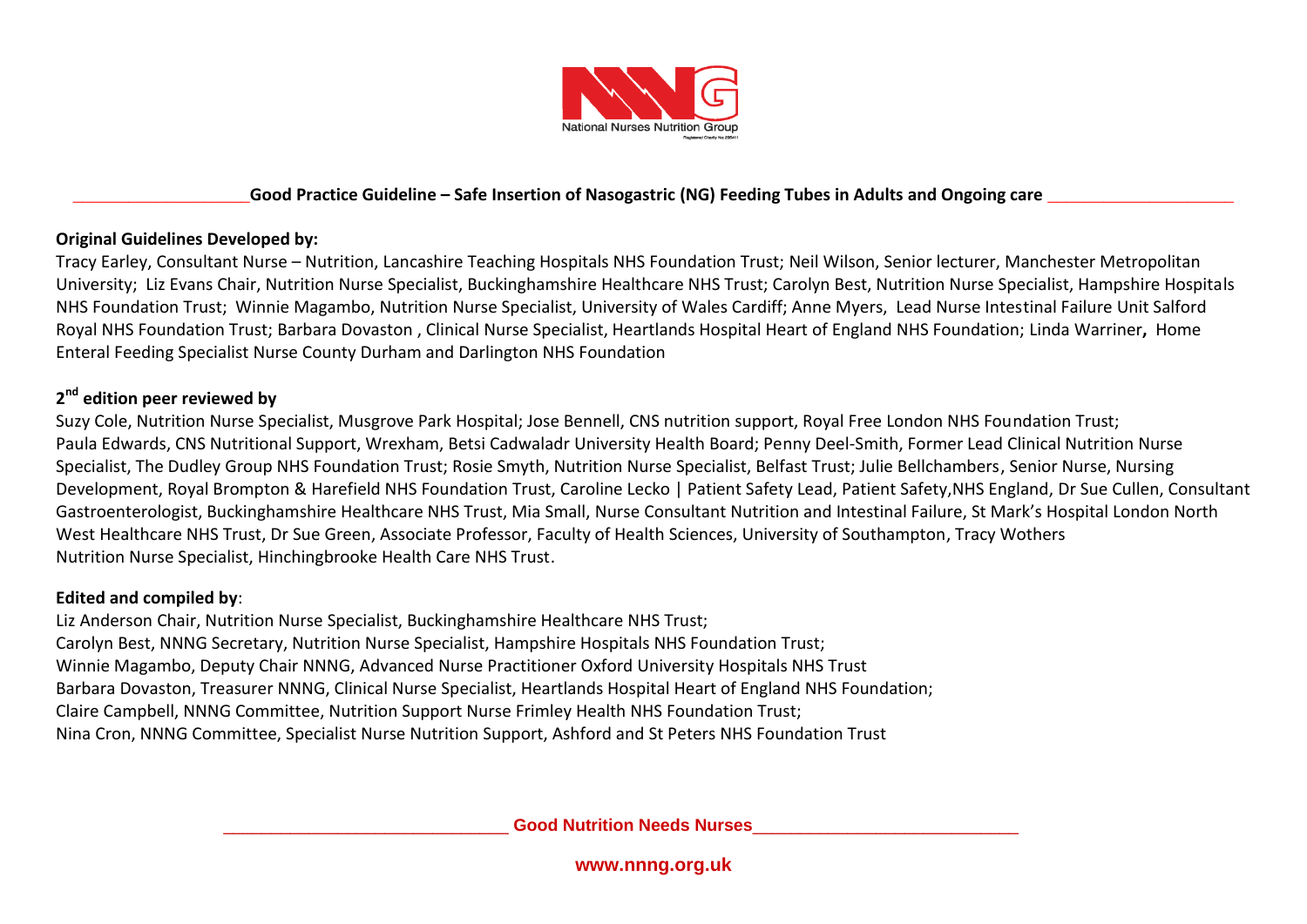

#### **REFERENCES**

Boeykens K, Steeman E, Duysburght I (2014) Reliability of pH measurement and the auscultatory method to confirm the position of a nasogastric tube International Journal of Nursing Studies 51: 1427–1433

Bowling (2004) Nutritional support for adults and children: a handbook for hospital practice Radcliffe Medical Press Ltd, Abingdon British Association of Parenteral and Enteral Nutrition (BAPEN)/NNNG Naso Gastric (NG) Tube Insertion – Decision Tree <http://www.bapen.org.uk/pdfs/decision-trees/naso-gastric-tube-insertion.pdf>

Department of Health (2005) Mental Capacity Act, Code of Practice, Department of Constitutional affairs, Department of Health, London

[http://webarchive.nationalarchives.gov.uk/+/http://www.dh.gov.uk/en/SocialCare/Deliveringadultsocialcare/MentalCapacity/MentalCapacityAct2005/in](http://webarchive.nationalarchives.gov.uk/+/http:/www.dh.gov.uk/en/SocialCare/Deliveringadultsocialcare/MentalCapacity/MentalCapacityAct2005/index.htm) [dex.htm](http://webarchive.nationalarchives.gov.uk/+/http:/www.dh.gov.uk/en/SocialCare/Deliveringadultsocialcare/MentalCapacity/MentalCapacityAct2005/index.htm)

Department of Health (2009a) Reference guide to consent for examination or treatment, 2nd edition, Department of Health, London [https://www.gov.uk/government/uploads/system/uploads/attachment\\_data/file/138296/dh\\_103653\\_\\_1\\_.pdf](https://www.gov.uk/government/uploads/system/uploads/attachment_data/file/138296/dh_103653__1_.pdf)

Department of Health (2009b) Saving Lives High Impact Intervention (HII) Enteral feeding care bundle, Department of Health, London <http://hcai.dh.gov.uk/files/2011/03/2011-03-14-HII-Enteral-Feeding-Care-Bundle-FINAL.pdf>

Department of Health (2010) Essence of Care Benchmarks for Respect and Dignity, DH, London

[https://www.gov.uk/government/uploads/system/uploads/attachment\\_data/file/216702/dh\\_119966.pdf](https://www.gov.uk/government/uploads/system/uploads/attachment_data/file/216702/dh_119966.pdf)

Department of Health (2013) Environment and sustainability Health Technical Memorandum 07-01: Safe management of healthcare waste [https://www.gov.uk/government/uploads/system/uploads/attachment\\_data/file/167976/HTM\\_07-01\\_Final.pdf](https://www.gov.uk/government/uploads/system/uploads/attachment_data/file/167976/HTM_07-01_Final.pdf)

Dougherty L, Lister S, West-Oram A (2015) Royal Marsden Manual of Clinical Nursing Procedures (9th edition) Wiley Blackwell

Eccles RB (2000) The nasal cycle in respiratory defence Acta Otorhinolaryngologica Belgica 54(3):281-6

General Medical Council (2013) Domain 1: Knowledge, skills and performance Develop and maintain your professional performanc[e http://www.gmc](http://www.gmc-uk.org/guidance/good_medical_practice/maintain_performance.asp)[uk.org/guidance/good\\_medical\\_practice/maintain\\_performance.asp](http://www.gmc-uk.org/guidance/good_medical_practice/maintain_performance.asp)

Gilbertson H, Rogers E, Ukoumunne O (2011) Determination of a practical pH cut off level for reliable confirmation of nasogastric tube placement, Journal of Parenteral and Enteral Nutrition 35(4):540-4

\_\_\_\_\_\_\_\_\_\_\_\_\_\_\_\_\_\_\_\_\_\_\_\_\_\_\_\_\_\_ **Good Nutrition Needs Nurses**\_\_\_\_\_\_\_\_\_\_\_\_\_\_\_\_\_\_\_\_\_\_\_\_\_\_\_\_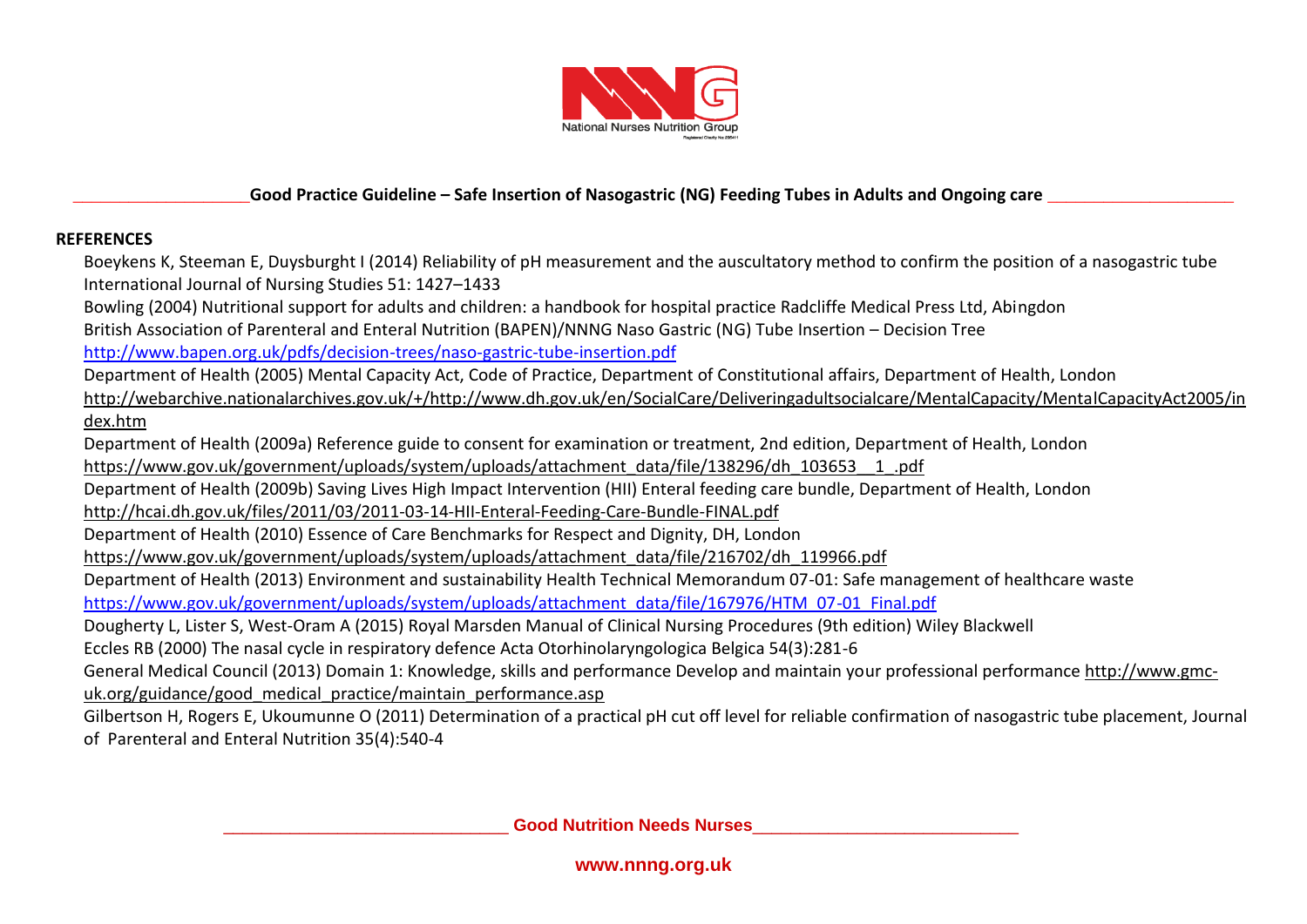

Guenter P & Silkroski M (2001) Tube Feeding: Practical Guidelines and Nursing Protocols, Aspen Publications

Hand RW, Kempster M, Levy JH, Rogol PR, Spirn P (1984) Inadvertent transbronchial insertion of narrow-bore feeding tubes into the pleural space. Journal of the American Medical Association 251 (18):2396–7

Hutchinson R, Ahmed AR, Menzies D (2008) A case of intramural oesophageal dissection secondary to nasogastric tube insertion Annals of The Royal College of Surgeons of England

[http://www.researchgate.net/profile/Donald\\_Menzies/publication/23296433\\_A\\_case\\_of\\_intramural\\_oesophageal\\_dissection\\_secondary\\_to\\_nasogastric](http://www.researchgate.net/profile/Donald_Menzies/publication/23296433_A_case_of_intramural_oesophageal_dissection_secondary_to_nasogastric_tube_insertion/links/00b495229b8f8c84c9000000.pdf) [\\_tube\\_insertion/links/00b495229b8f8c84c9000000.pdf](http://www.researchgate.net/profile/Donald_Menzies/publication/23296433_A_case_of_intramural_oesophageal_dissection_secondary_to_nasogastric_tube_insertion/links/00b495229b8f8c84c9000000.pdf) 

Jones F, Jukes A, Galliford S, Mpastone M, Pinch N, Vaughan-Roberts R, Tregidon C, Jones A, Hall J (2014) Prudent Checking Procedure for Nasogastric Tubes (Poster) Cardiff and Vale University Health Board

<http://www.1000livesplus.wales.nhs.uk/sitesplus/documents/1011/Cardiff%20%26%20Vale%20Posters%20%281%29.pdf>

National Institute of Clinical Excellence (2006) Nutrition Support for Adults. Oral nutrition support, enteral tube feeding and parenteral nutrition Clinical Guideline 32, NICE, London<http://www.nice.org.uk/CG32>

National Patient Safety Agency (2005) Patient safety alert 05: Reducing the harm caused by misplaced nasogastric tubes. National Patient Safety Agency February 21 NPSA, London<http://www.nrls.npsa.nhs.uk/resources/?EntryId45=59794>

National Patient Safety Agency (2007) Promoting safer measurement and administration of liquid medicines via oral and other enteral routes National Patient Safety Agency Ref: NPSA/2007/19 March 2007 NPSA, London<http://www.nrls.npsa.nhs.uk/resources/?EntryId45=59808>

National Patient Safety Agency (2011) Patient Safety Alert 2011/PSA002 Reducing the harm caused by misplaced nasogastric feeding tubes in adults, children and infants, NPSA London<http://www.nrls.npsa.nhs.uk/resources/?EntryId45=129640>

National Patient Safety Agency (2012) Rapid Response Report NPSA/2012/RRR001 Harm from Flushing Nasogastric tubes before confirmation of placement NPSA, London [www.nrls.npsa.nhs.uk](http://www.nrls.npsa.nhs.uk/)

NHS England (2013) Patient Safety Alert. Placement devices for nasogastric tube insertion DO NOT replace initial insertion checks (NHS/PSA/W/2013/001) https://www.england.nhs.uk/wp-content/uploads/2013/12/psa-ng-tube.pdf

\_\_\_\_\_\_\_\_\_\_\_\_\_\_\_\_\_\_\_\_\_\_\_\_\_\_\_\_\_\_ **Good Nutrition Needs Nurses**\_\_\_\_\_\_\_\_\_\_\_\_\_\_\_\_\_\_\_\_\_\_\_\_\_\_\_\_